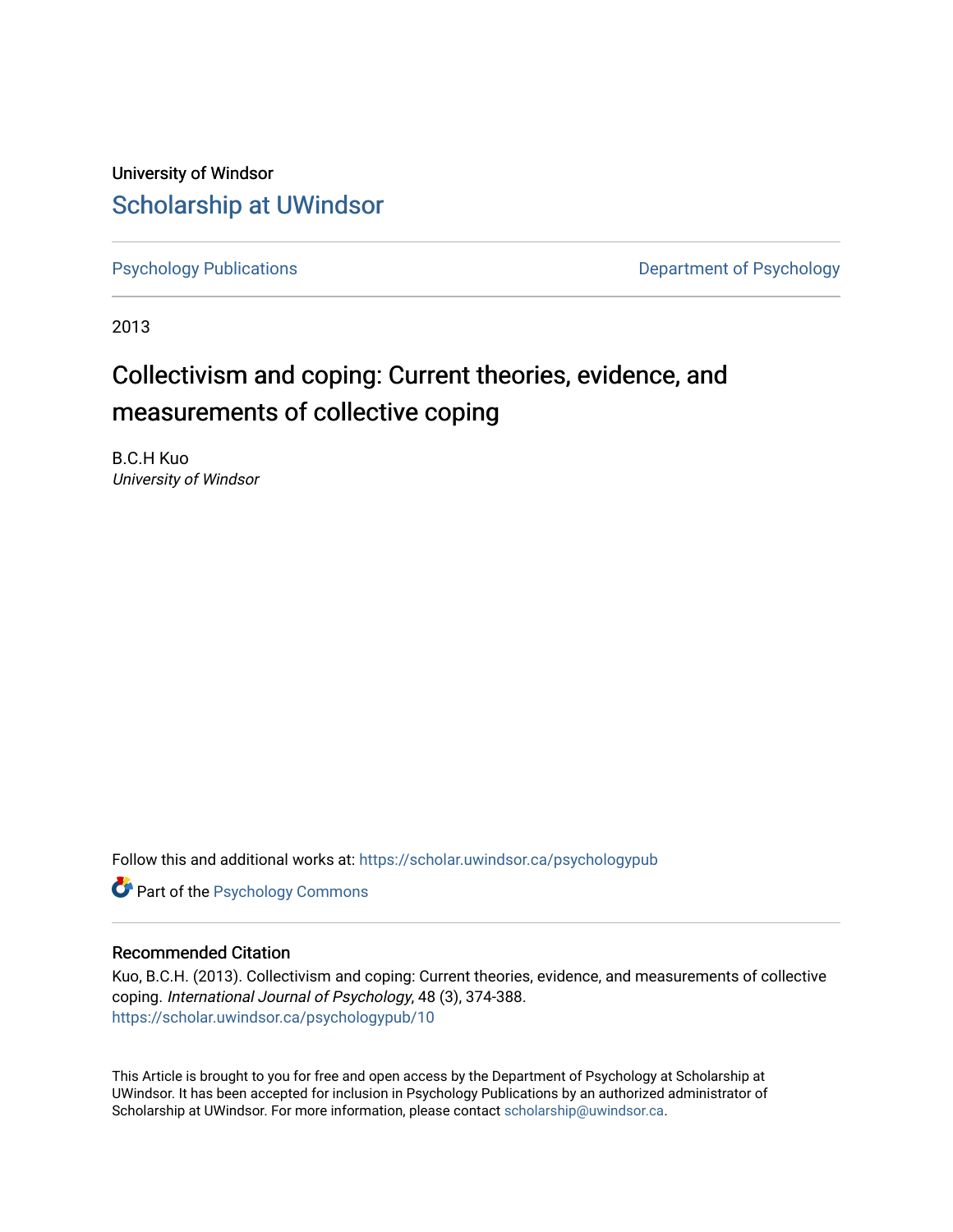This article was downloaded by: [University of Windsor] On: 16 February 2012, At: 06:40 Publisher: Psychology Press Informa Ltd Registered in England and Wales Registered Number: 1072954 Registered office: Mortimer House, 37-41 Mortimer Street, London W1T 3JH, UK



# **International Journal of Psychology**

Publication details, including instructions for authors and subscription information: <http://www.tandfonline.com/loi/pijp20>

**Collectivism and coping: Current theories, evidence, and measurements of collective coping**

Ben C. H. Kuo<sup>a</sup>

<sup>a</sup> Department of Psychology, University of Windsor, Windsor, Ontario, Canada

Available online: 16 Feb 2012

**To cite this article:** Ben C. H. Kuo (2012): Collectivism and coping: Current theories, evidence, and measurements of collective coping, International Journal of Psychology, DOI:10.1080/00207594.2011.640681

**To link to this article:** <http://dx.doi.org/10.1080/00207594.2011.640681>

# **HFirst**

# PLEASE SCROLL DOWN FOR ARTICLE

Full terms and conditions of use:<http://www.tandfonline.com/page/terms-and-conditions>

This article may be used for research, teaching, and private study purposes. Any substantial or systematic reproduction, redistribution, reselling, loan, sub-licensing, systematic supply, or distribution in any form to anyone is expressly forbidden.

The publisher does not give any warranty express or implied or make any representation that the contents will be complete or accurate or up to date. The accuracy of any instructions, formulae, and drug doses should be independently verified with primary sources. The publisher shall not be liable for any loss, actions, claims, proceedings, demand, or costs or damages whatsoever or howsoever caused arising directly or indirectly in connection with or arising out of the use of this material.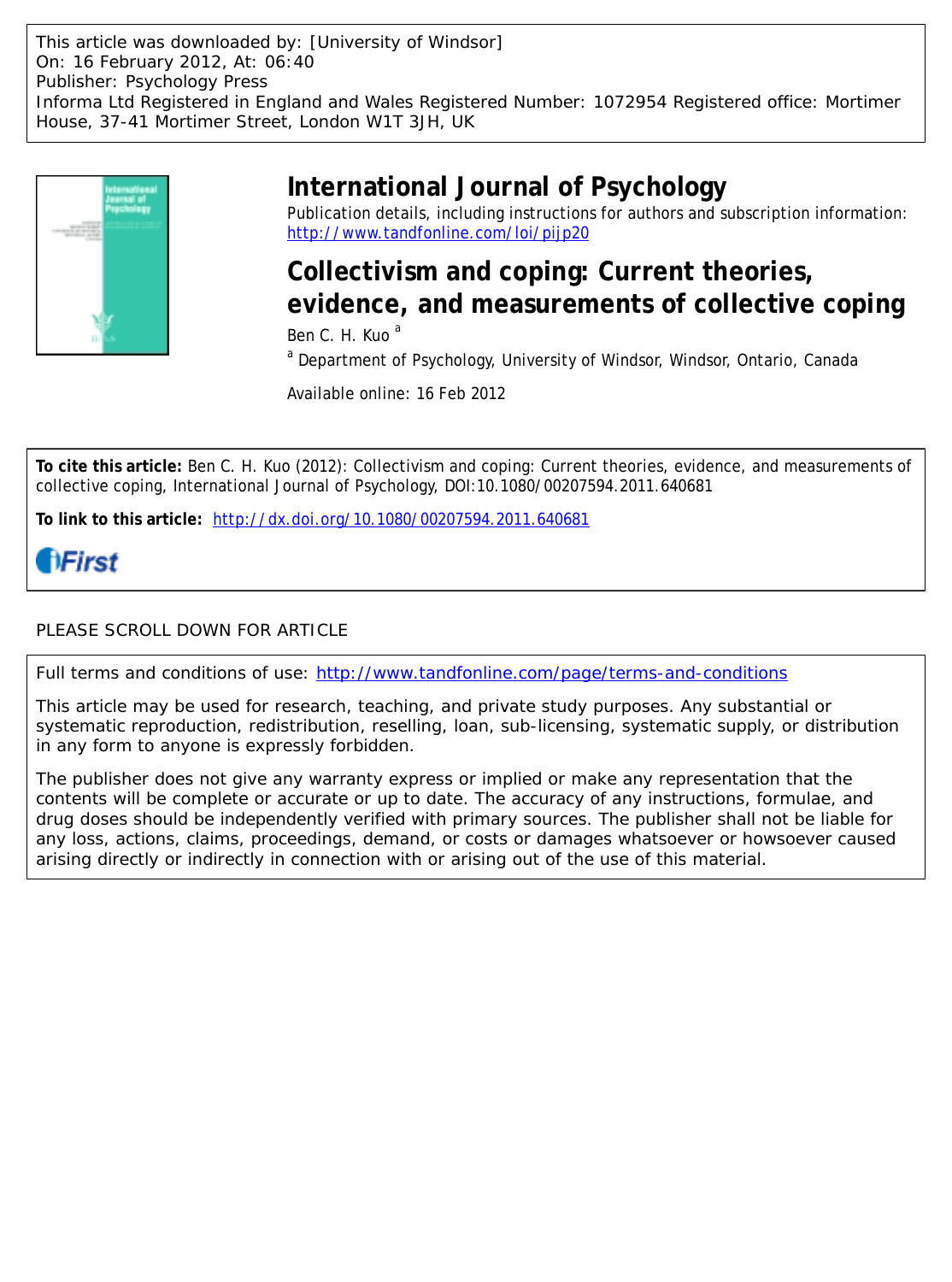# Collectivism and coping: Current theories, evidence, and measurements of collective coping

Ben C. H. Kuo

Department of Psychology, University of Windsor, Windsor, Ontario, Canada

A burgeoning body of cultural coping research has begun to identify the prevalence and the functional<br>importance of collective coping behaviors among culturally diverse populations in North America and internationally. These emerging findings are highly significant as they evidence culture's impacts on the stresscoping process via collectivistic values and orientation. They provide a critical counterpoint to the prevailing Western, individualistic stress and coping paradigm. However, current research and understanding about collective coping appear to be piecemeal and not well integrated. To address this issue, this review attempts to comprehensively survey, summarize, and evaluate existing research related to collective coping and its implications for coping research with culturally diverse populations from multiple domains. Specifically, this paper reviews relevant research and knowledge on collective coping in terms of: (a) operational definitions; (b) theories; (c) empirical evidence based on studies of specific cultural groups and broad cultural values/ dimensions; (d) measurements; and (e) implications for future cultural coping research. Overall, collective coping behaviors are conceived as a product of the communal/relational norms and values of a cultural group across studies. They also encompass a wide array of stress responses ranging from value-driven to interpersonally based to culturally conditioned emotional/cognitive to religion- and spirituality-grounded coping strategies. In addition, this review highlights: (a) the relevance and the potential of cultural coping theories to guide future collective coping research; (b) growing evidence for the prominence of collective coping behaviors particularly among Asian nationals, Asian Americans/Canadians and African Americans/Canadians; (c) preference for collective coping behaviors as a function of collectivism and interdependent cultural value and orientation; and (d) six cultural coping scales. This study brings to light the present theoretical and methodological contributions as well as limitations of this body of literature and the implications it holds for future coping research.

Keywords: Collective coping; Cultural coping; Cross-cultural coping; Multicultural coping; Collectivism.

ne quantité croissante d'études sur le coping culturel a commencé à identifier la prévalence et l'importance fonctionnelle des comportements de coping collectif parmi des populations culturellement diversifiées, tant en Amérique du Nord qu'ailleurs dans le monde. Ces nouvelles données sont grandement significatives puisqu'elles font ressortir les impacts de la culture sur le processus stress-coping a` partir des valeurs et de l'orientation collectivistes. Elles fournissent un contrepoint critique au paradigme individualiste de stress et de coping prévalant en Occident. Cependant, la recherche et la compréhension actuelles concernant le coping collectif semblent manquer d'organisation systématique et d'intégration. Dans l'optique de mettre de l'ordre dans les données, cette revue tente d'inspecter, de résumer et d'évaluer globalement la recherche existante portant sur le coping collectif et ses implications pour les études réalisées auprès de populations culturellement diversifiées et dans des domaines multiples. Spécifiquement, cet article fait une recension des résultats de recherche et des connaissances pertinents portant sur le coping collectif en termes de: a) définitions opérationnelles; b) théories; c) preuves empiriques basées sur des études portant sur des groupes culturels spécifiques et sur des valeurs/ dimensions culturelles générales et d) mesures. Globalement, à travers les études, les comportements de coping collectif sont conçus comme un produit des normes et valeurs communautaires/relationnelles d'un groupe culturel. Ils contiennent aussi un large éventail de réponses face au stress, allant des stratégies de coping poussées par les valeurs, à celles qui sont basées sur des dimensions interpersonnelles, à celles qui sont conditionnées

Correspondence should be addressed to Ben C. H. Kuo, Department of Psychology, University of Windsor, 401 Sunset Ave., Chrysler Hall South, Windsor, Ontario, Canada, N9B 3P4. (E-mail: benkuo@uwindsor.ca).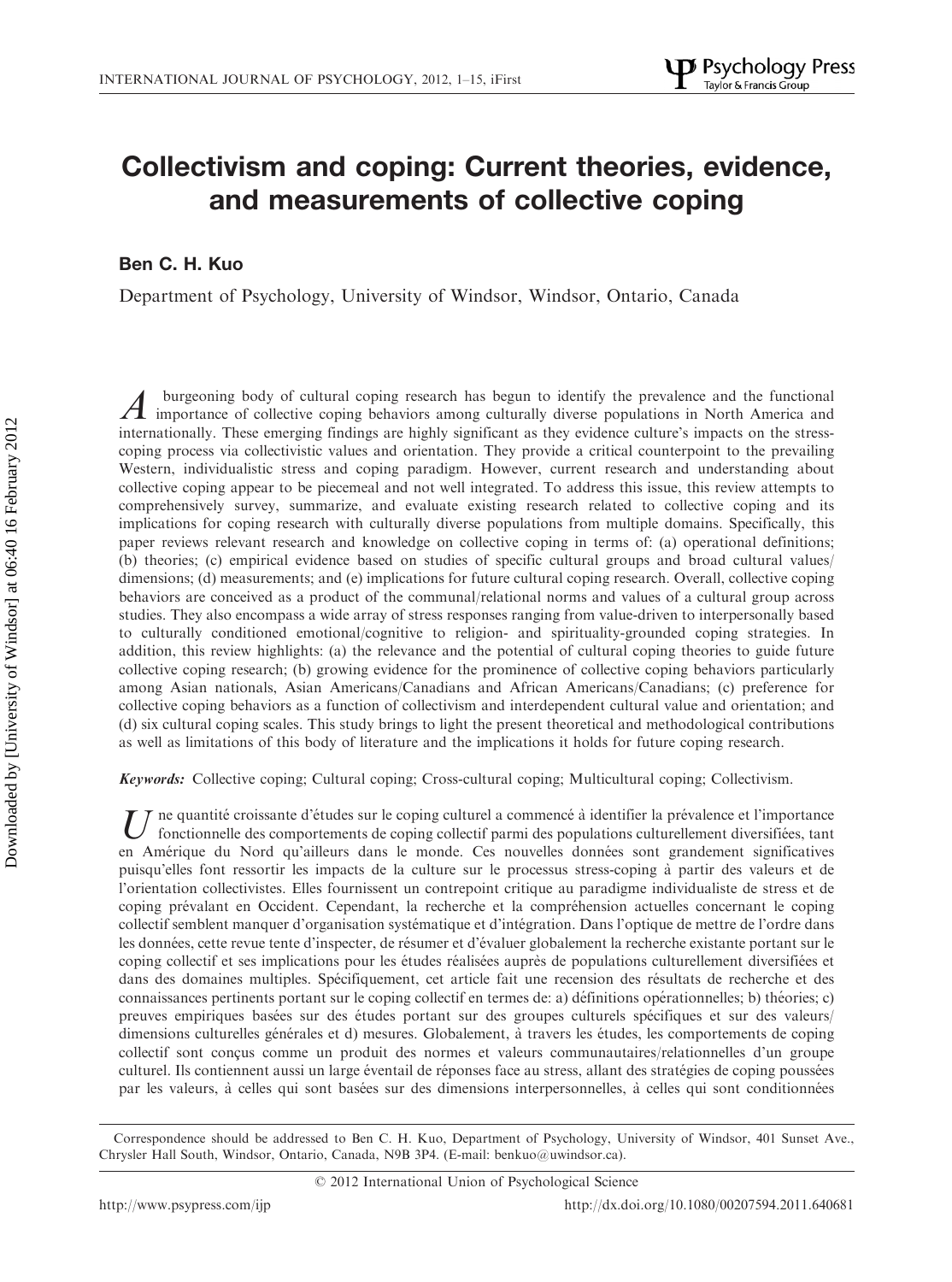culturellement par des dimensions émotionnelles/cognitives, à celles qui sont ancrées dans la religion et la spiritualité. De plus, cette recension révèle: a) la pertinence et le potentiel des théories de coping culturel pour guider la recherche future sur le coping collectif; b) l'évidence grandissante de la proéminence des comportements de coping collectif, particulièrement parmi les nations asiatiques, les Américains/Canadiens Asiatiques et les Américains/Canadiens Africains; c) la préférence pour les comportements de coping collectif en tant que fonction du collectivisme et fonction des valeurs et de l'orientation culturelles interdépendantes et d) les six échelles de coping culturel. Le présent article met en lumière les contributions théoriques et méthodologiques actuelles tout comme les limites de ce champ d'e´tude et les implications pour la recherche future sur le coping.

E i creciente cuerpo de investigación del afrontamiento cultural ha comenzado a identificar la prevalencia y la<br>importancia funcional de las conductas de afrontamiento colectivo en poblaciones culturalmente diversas tanto en América del Norte como internacionalmente. Estos emergentes hallazgos son muy importantes, ya que evidencian el impacto de la cultura sobre el proceso de afrontamiento del estrés a través de la orientación y los valores colectivistas. Proveen un contrapunto crítico al paradigma vigente, occidental e individualista, del estrés y afrontamiento. Sin embargo, la investigación y entendimiento actual del afrontamiento colectivo parece estar fragmentado y no muy bien integrado. Para abordar esta problemática, esta reseña intenta estudiar, resumir y evaluar de manera exhaustiva las investigaciones existentes relacionadas con el afrontamiento colectiva y sus implicaciones para el estudio del afrontamiento en poblaciones culturalmente diversas de distintas áreas. Más específicamente, este artículo examina las investigaciones y el conocimiento relevante para el afrontamiento colectivo en términos de: a) definiciones operacionales, b) teorías; c) evidencia empírica basada en estudios de grupos culturales específicos y valores/dimensiones culturales generales y d) instrumentos de medición. En general, a través de los distintos estudios, las conductas de afrontamiento colectivo se conciben como un producto de normas relacionales y comunitarias y de los valores del grupo cultural. También abarcan una amplia gama de respuestas al estre´s que van desde aquellas motivadas por los valores, las basadas en las relaciones interpersonales, las respuestas emocionales/cognitivas condicionadas culturalmente, hasta las estrategias de afrontamiento fundadas en la religión y la espiritualidad. Además, esta reseña destaca: a) la relevancia y el potencial del afrontamiento cultural en la dirección de las investigaciones futuras acerca del afrontamiento colectivo, b) la creciente evidencia de la preponderancia de las conductas de afrontamiento colectivo, especialmente entre ciudadanos asiáticos, estadounidenses o canadienses de origen asiático y afroamericanos o afrocanadienses, c) la preferencia por conductas de afrontamiento colectivo en función de la orientación y los valores culturales de colectivismo e interdependencia, y d) seis escalas de afrontamiento cultural. El presente artículo saca a relucir las contribuciones teóricas y metodológicas actuales, como así también las limitaciones de este cuerpo teórico y las implicaciones significativas que conlleva para el futuro de la investigación del afrontamiento.

The association between culture and coping was hypothesized as early as Lazarus and Folkman's (1984) seminal discussion on stress and coping. However, systematic reviews of cumulative research on culture and coping have been undertaken only recently (see Bhagat, Steverson, & Kuo, 2009; Kuo, 2011; Wong & Wong, 2006). These reviews have begun to identify: (a) cultural variability in coping preferences and patterns across national, racial, and ethnic groups and (b) the relationship between cultural specificity in coping and broad cultural dimensions, such as collectivism–individualism, interdependence–independence, and acculturation. One significant finding emerging from these syntheses of the cultural coping research is the eminence of coping behaviors that are deeply rooted in and derived from collectivistic values of culturally diverse populations, known as ''collective coping'' (Yeh, Arora, & Wu, 2006).

Prevailing research has identified collective coping behaviors in studies of international, racially and ethnically diverse individuals, including Asian nationals (e.g., Heppner et al., 2006; Yeh, Inose, Kobori, & Chang, 2001), Asian Americans/Canadians (e.g., Kuo, Roysircar, & Newby-Clark, 2006; Yeh, Inman, Kim, & Okubo, 2006), African Americans/Canadians (e.g., Joseph & Kuo, 2009; Utsey, Adams, & Bolden, 2000), and, to a lesser extent, Latino Americans (e.g., Chiang, Hunter, & Yeh, 2004; Constantine, Alleyne, Caldwell, McRae, & Suzuki, 2005). As a core component of coping repertoire, collective coping has also been found to hold implications for the physical and psychological wellbeing of culturally diverse individuals (Inman & Yeh, 2007; Utsey, Adams, & Bolden, 2000; Wester, Kuo, & Vogel, 2006), and to be closely related to the religious identity of diverse groups (e.g., Muslims and Christians) (Fischer, Ai, Aydin, Frey, & Haslam, 2010; Kuo et al., 2006). These emerging findings on culture-specific, collective coping behaviors are critical, as they stand in stark contrast to the dominance of culture-independent,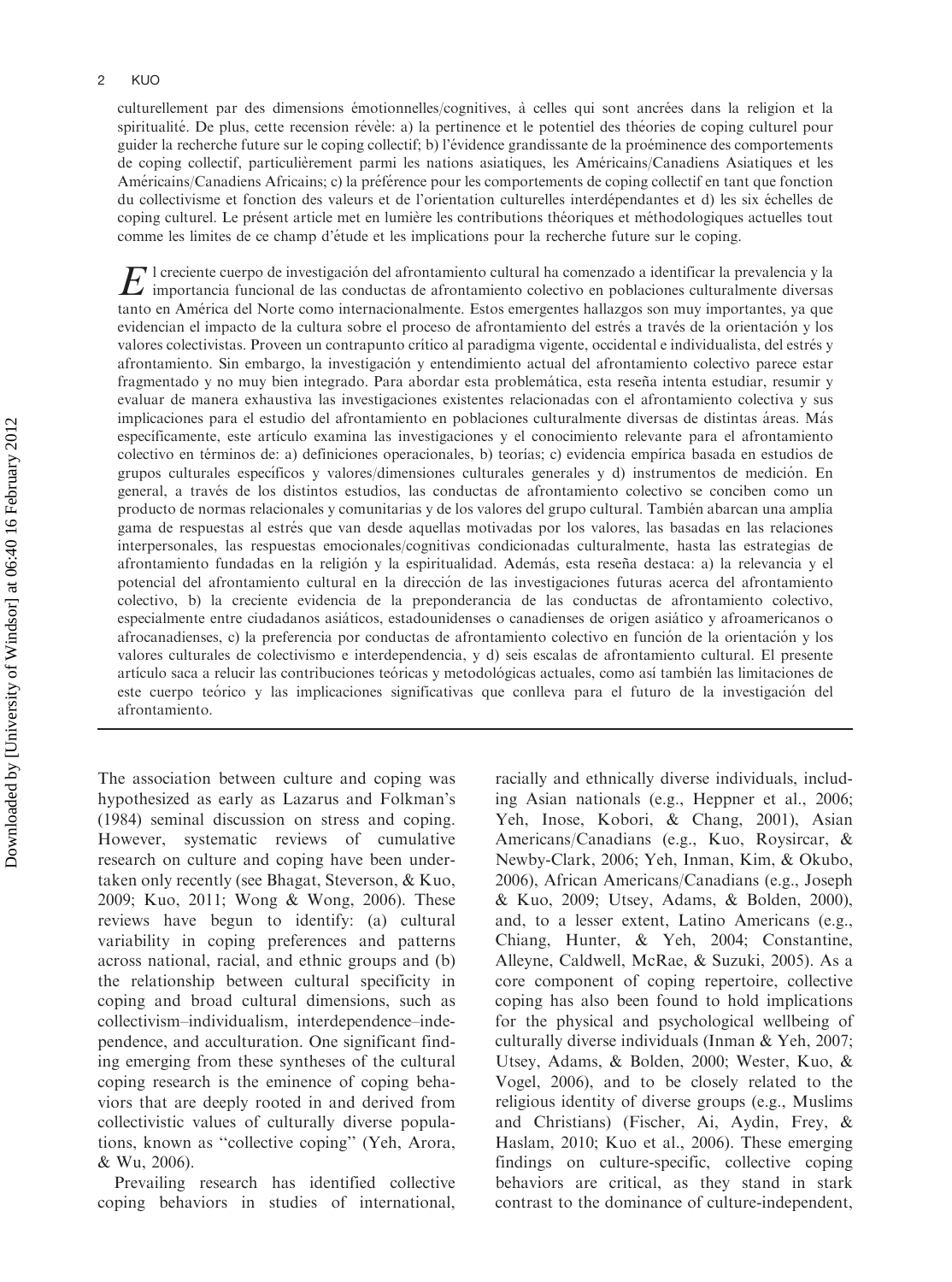intrapersonal, individualistic views of stress and coping in the extant coping literature (Folkman & Moskowitz, 2004; Heppner, 2008).

Despite the evidence, current research and knowledge about collective coping behaviors are piecemeal and disjointed. At present few conceptual attempts (e.g., Chun, Moos, & Cronkite, 2006; Yeh et al., 2006) have been made to expound the effects of collectivism on the stress-coping experiences of racially and ethnically diverse individuals. Consequently, the present knowledge base and research on cultural coping have been noted to be incomplete and culturally inadequate (Chun et al., 2006; Heppner, 2008; Inman & Yeh, 2007). Hence, the present paper sets out to survey and present what we currently know about collective coping by summarizing and evaluating existing theories, empirical findings, and psychometric research.

# CONCEPTUAL CONTEXT FOR COLLECTIVISM AND COPING

Collectivism and individualism are well-researched cultural constructs that have been linked broadly to the behavior, cognition, emotion, motivation and personality of groups and individuals (Hofstede, 2001; Markus & Kitayama, 1991; Triandis, 2001). Coping, based on Lazarus and Folkman's classical definition, is construed as the ''constantly changing cognitive and behavioral efforts to manage specific external and/or internal demands that are appraised as taxing or exceeding the resources of the person'' (Lazarus & Folkman, 1984, p. 141). Recently cultural coping scholars have contended that the theory of collectivism– individualism can help bolster our understanding of coping within a cultural context (Chun et al., 2006; Yeh et al., 2006), and better discern coping variations within and between cultures (Kuo, 2011). These observations find support in the emerging research on culture's relationship to social support (as a form of coping), suggesting that culturally prescribed interdependent vs. independent orientation can affect individuals' attitude to, selection of, context of, and outcome of (i.e., psychological, biological, and health) seeking support (Kim, Sherman, & Taylor, 2008; Sherman, Kim, & Taylor, 2009).

At a conceptual level the consideration of collectivism within the context of coping for culturally diverse populations is necessary for several reasons. First, the existing stress and coping research has been increasingly criticized for perpetuating a Western, European, individualistic worldview in its theories and research, as

reflected in its limited focus on the intrapersonal and the agentic domains of coping (Dunahoo, Hobfoll, Monnier, Hulsizer & Johnson, 1998; Heppner, 2008). This limitation is noticeable in the common emphasis placed on personal control, individual appraisal, and direct action by major theories of stress-coping (Folkman & Moskowitz, 2004). Second, limited but growing evidence points to a strong cultural predisposition for group/otherdirected, collective coping among culturally diverse groups and individuals. For instance, recent works by Kuo and his colleagues have provided further evidence that cultural dimensions, such as collectivism–individualism and interdependence–independence, underpin cultural differences and specificities in coping patterns across cultures (Bhagat et al., 2009; Kuo, 2011; Kuo et al., 2006). Even though collective coping behaviors are also found among individualists, such as European Americans/Canadians (Kuo & Gingrich, 2004), evidence suggests particularly that collective coping constitutes a core dimension of coping repertoire for individuals coming from more collectivistic cultural backgrounds (Utsey et al., 2000). Third, a scan of the existing cultural coping research suggests that for the most part the investigations of collective coping have been conducted and articulated by researchers working independently from each other, with limited exchange of ideas and findings among them. Hence, a deliberate effort to take account of and assimilate the existing understanding on collective coping into a more integrated body of knowledge is necessary and timely.

#### THE PRESENT REVIEW

The purpose of this paper is to review and evaluate evidence for collective coping in terms of: (a) operational definitions; (b) theories; (c) empirical evidence based on studies of specific cultural groups and broad cultural values/dimensions; (d) measurements of cultural and collective coping; and (e) implications for future cultural coping research. A thorough review of the literature was ensured by taking the following steps in order to identify published articles, book chapters, and dissertations in English pertaining to collective coping.

First, searches up to the year 2011 were conducted on key bibliographic databases, including PsycInfo, PsycArticles, and Social Sciences @ Scholars Portal, using the keywords ''collective coping,'' ''collectivistic coping,'' ''collect\* coping'' and ''collectivism and coping''. The results yielded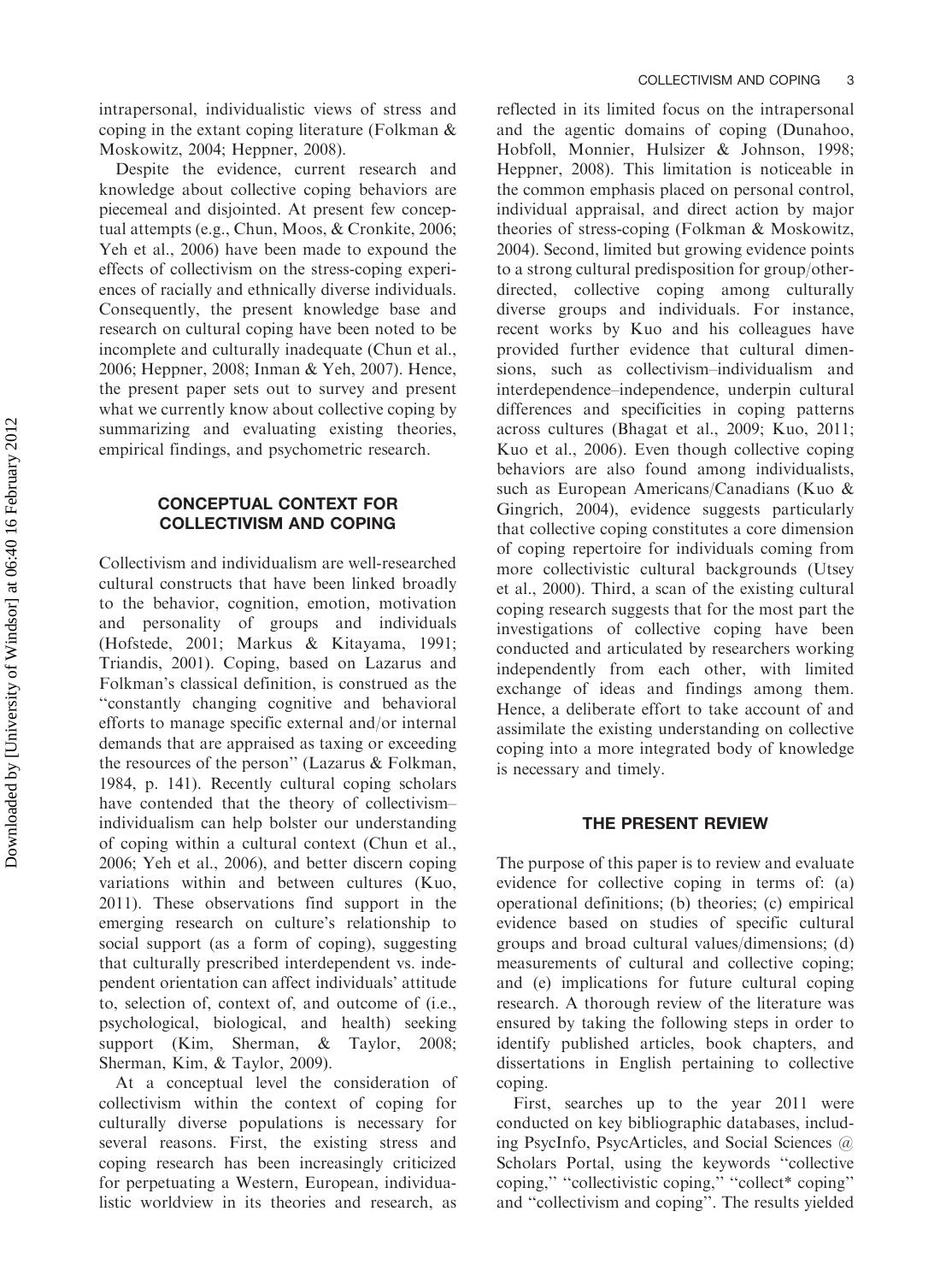relatively little published research that explicitly dealt with collective coping defined in ways consistent with the present review—a cultural value-driven stress response acted upon by a person at the individual level. For instance, using the wildcard search term ''collect\* coping'' on PsycInfo, a total of 15 publications (nine journal articles, three book chapters, and three dissertations) were identified after the removal of studies falling outside the inclusion criteria of this review. Second, the author of this review manually scanned the reference sections in the selected articles to identify additional published works on the subject. Finally, pertinent cultural coping research and literature falling outside of the above search methods but known to the author (e.g., conference papers and book chapters approximately 25 relevant published works) were also included.

It should be noted that research indirectly related to collectivism and coping, such as crosscultural studies on social support, is beyond the scope of the present review. This is because coping and social support are typically defined, measured, and examined as related but distinct constructs in the empirical research. Furthermore, as revealed by recent comprehensive reviews of the literature, research on culture and coping (Bhagat et al., 2009; Kuo, 2011) and on culture and social support (Kim et al., 2008; Sherman et al., 2009) constitute two complementary yet discrete bodies of knowledge, with substantial empirical studies associated with each. For these reasons, the present paper focuses mainly on published works specifically pertaining to collective coping, based primarily on cultural coping research.

### OPERATIONAL DEFINITIONS OF COLLECTIVE COPING

In the existing literature, collective coping behaviors have been described with different terminologies by different researchers. For instance, the terms have included collectivistic coping style, collectivistic-oriented coping, communal coping, communalistic coping, socially oriented coping, other-focused coping, relational coping, family support coping, etc. For clarity and consistency, this review uses ''collective coping'' to denote coping behaviors derived specifically from collectivism value or orientation (Yeh et al., 2006; Zhang & Long, 2006).

Similarly, the definitions of collective coping have varied across research. The divergence in the nomenclature and definitions appears to reflect the nascent nature of this area of research as well as a lack of assimilation of existing knowledge. Despite the absence of a unified definition, the prevailing depictions of collective coping converge on the emphasis of ''cultural'' and ''social'' motives and mechanisms underlying the stress and coping process. By definition ''collectivism'' is represented by individuals who are interdependent within their ingroup and regard the goals of the ingroup above their personal goals (Triandis, 2001). Collective coping distinguishes itself clearly from the individualistic, intrapersonally focused, and contextually independent European American view of coping in the extant coping literature (Heppner, 2008; Moos, 2002). Functionally speaking, collective coping efforts are intended to: (a) engage others in meaningful, purposeful, and culturally congruent ways, and (b) give consideration to the wellbeing of important others during the process of coping (Moore & Constantine, 2005). More specifically, the actual collective coping behaviors reported in the existing literature encompass a wide array of coping responses. They have included: (a) coping strategies grounded in the values of forbearance, fatalism, familism, and honoring authority figures; (b) interpersonally based coping methods through a reliance on ingroup interdependence, such as seeking family support and social support from coethnic members; (c) culturally shaped emotional and cognitive coping strategies, such as acceptance, reframing, detachment, avoidance, and focusing on the positive; and (d) coping behaviors stemming from beliefs and practices of culturally specific religion, spirituality, and ritual (Fischer et al., 2010; Heppner et al., 2006; Kuo et al., 2006; Utsey et al., 2000; Yeh et al., 2003). On the basis of these characteristics, collective coping is conceptually defined as a broader construct than ''social support" in the literature (e.g., Kim et al., 2008). In sum, collective coping behaviors are being conceptualized as a constellation of multifaceted stress responses shaped and enhanced by collectivistic norms, values, and tendencies.

#### THEORIES OF COLLECTIVE COPING

Currently very few stress-coping theories have incorporated the influences of cultural values, such as collectivism or individualism, into the understanding of stress and coping processes. This review identified three cultural stress-coping theories most relevant to the discussion of collective coping. They are reviewed and discussed below.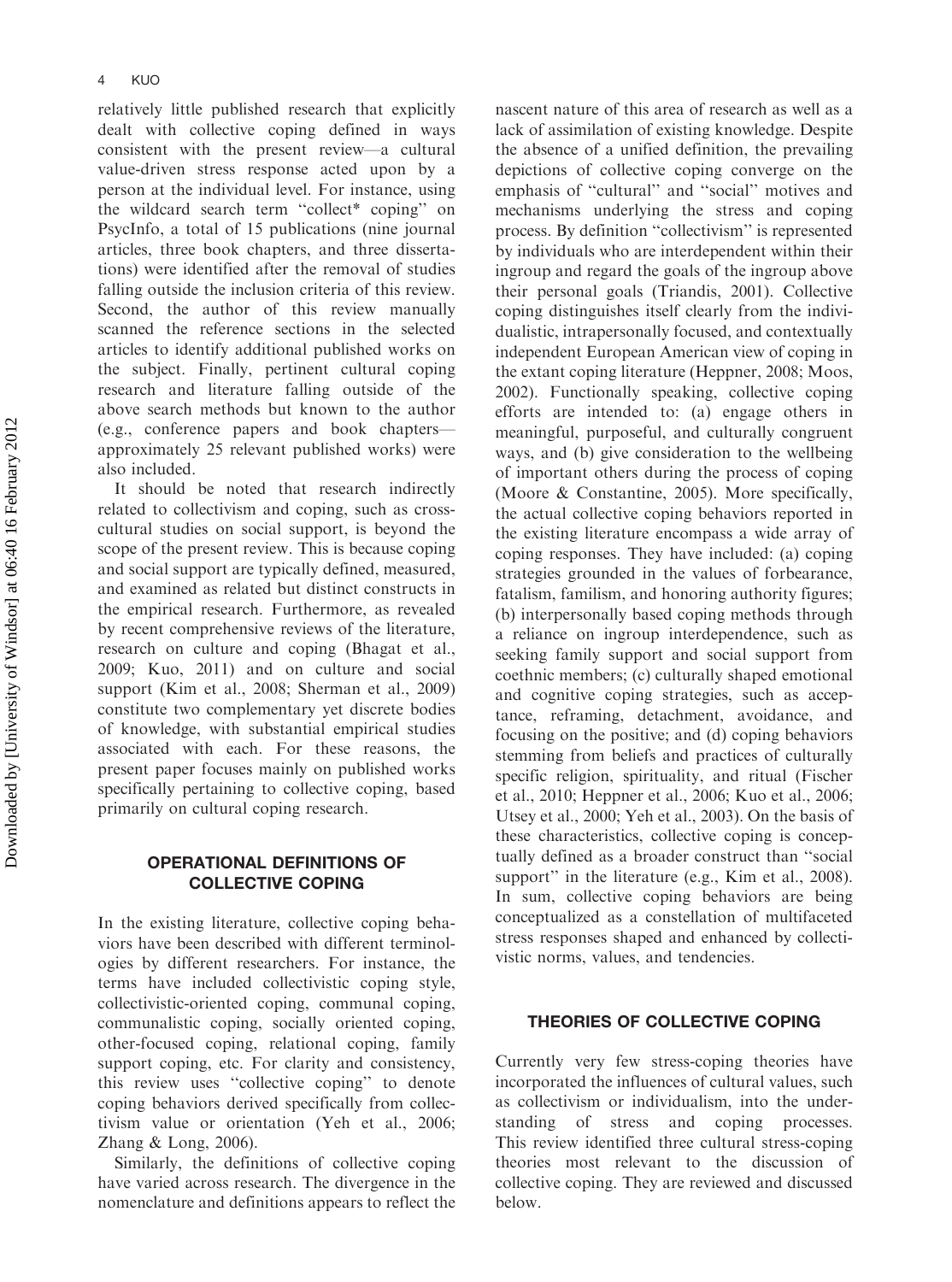#### Conservation of resources theory of stress and coping

Taking an anthropological perspective, Hobfoll's conservation of resources theory (COR; Hobfoll, 1998, 2001) assumes a social, collective framework in viewing individuals' stress-coping experiences. Hobfoll stipulated that stress is a product of individuals' need to ensure the survival of the species and to fend off potential threats to the survival of the self, family, or tribe (Dunahoo et al., 1998; Hobfoll, 1998, 2001). A person's coping, as a stress response, must be understood within the frame of ''individual in social context'' and be viewed as a function of one's family, neighborhood, religion, employment, charitable organizations, ethnic ingroup, etc. The COR theory classifies coping broadly in terms of individualistic vs. socially oriented coping. While in Hobfoll's original theory the term ''collective coping'' was not used, collective coping behaviors align conceptually with the socially oriented coping category.

Within this framework, collective coping is effectively characterized by stress responses that are motivated by social goals, such as the preservation of ingroup others' wellbeing and interpersonal harmony. However, as noted by Hobfoll (2001) himself, the COR theory delineates a ''broad-based motivational theory'' based on the general stress process. Accordingly, Hobfoll does not regard the COR as a theory of ''prediction,'' as he argues that it ''loses fidelity on the microanalytical level'' (Hobfoll, 2001, p. 361). Therefore, while the COR is conceptually enlightening and culturally informative, it is less appropriate for research interested in the interactive relationships (or transactions) among various components of stress responses at the microprocess level.

# Sociocultural model of stress-coping– adaptation

According to Aldwin's (2007) sociocultural model of coping, the stress-coping process is constructed within an individual's social context, which in turn is deeply entrenched in the individual's cultural context. Aldwin contended that culture's influences pervade the entirety of the process of stress and coping. Consequently, the theory predicts that individuals' culture is likely to dictate: (a) the kind of stressors typically faced; (b) the degree of perceived stressfulness and significance of a certain stressor; (c) the selection and preference for

particular types of coping strategy in dealing with a given stressor; and (d) typical institutional resources and mechanisms from which people seek help in order to cope with stress, such as community services, interpersonal support, or psychotherapy.

The sociocultural theory posits that an individual's larger cultural beliefs and values, the person's own beliefs and values, the situational demand of the stressor, and the cultural demands and resources converge to shape the person's subsequent stress and coping responses (Aldwin, 2007). Specifically, at the microprocess level the theory asserts that a person's coping decision is a product of his/her perceived reaction from others, appraisal of stress, coping resources, social support, and coping efforts. Furthermore, individuals' experiences with cultural expectations (e.g., collective rules and norms) and resources would determine how they evaluate and appraise the demand of a given stressful event and the means and resources available to them to cope in the face of that stressor. Finally, the abovementioned factors are hypothesized to affect the social support and the coping efforts of the individual, which in turn lead to the eventual outcomes of coping manifested through cultural, social, situational, psychological, and physiological effects. This last point is corroborated by recent research findings on culture's effects on social support (see Sherman et al., 2009 for a more in-depth review). Overall, the sociocultural theory appears to be conceptually useful to help comprehend the potential influences of cultural beliefs/values, such as collectivism, on the process of coping because the components of the model are relatively well specified. However, the validity of the theory awaits further empirical verification.

# Cultural transactional theory of stress and coping

The cultural transactional theory of stress and coping proposed by Chun et al. (2006) attempts to address the direct and indirect links between collectivism–individualism and stress-coping. The theory is unique in describing critical components of the coping process and hypothesizing various behavioral and psychosocial consequences of these elements that are born out of collectivistic vs. individualistic values. The model is presented in Figure 1. The authors assert that culture acts on the entire stress-coping process by way of collectivistic or individualistic value influences across five sequential panels (see Figure 1).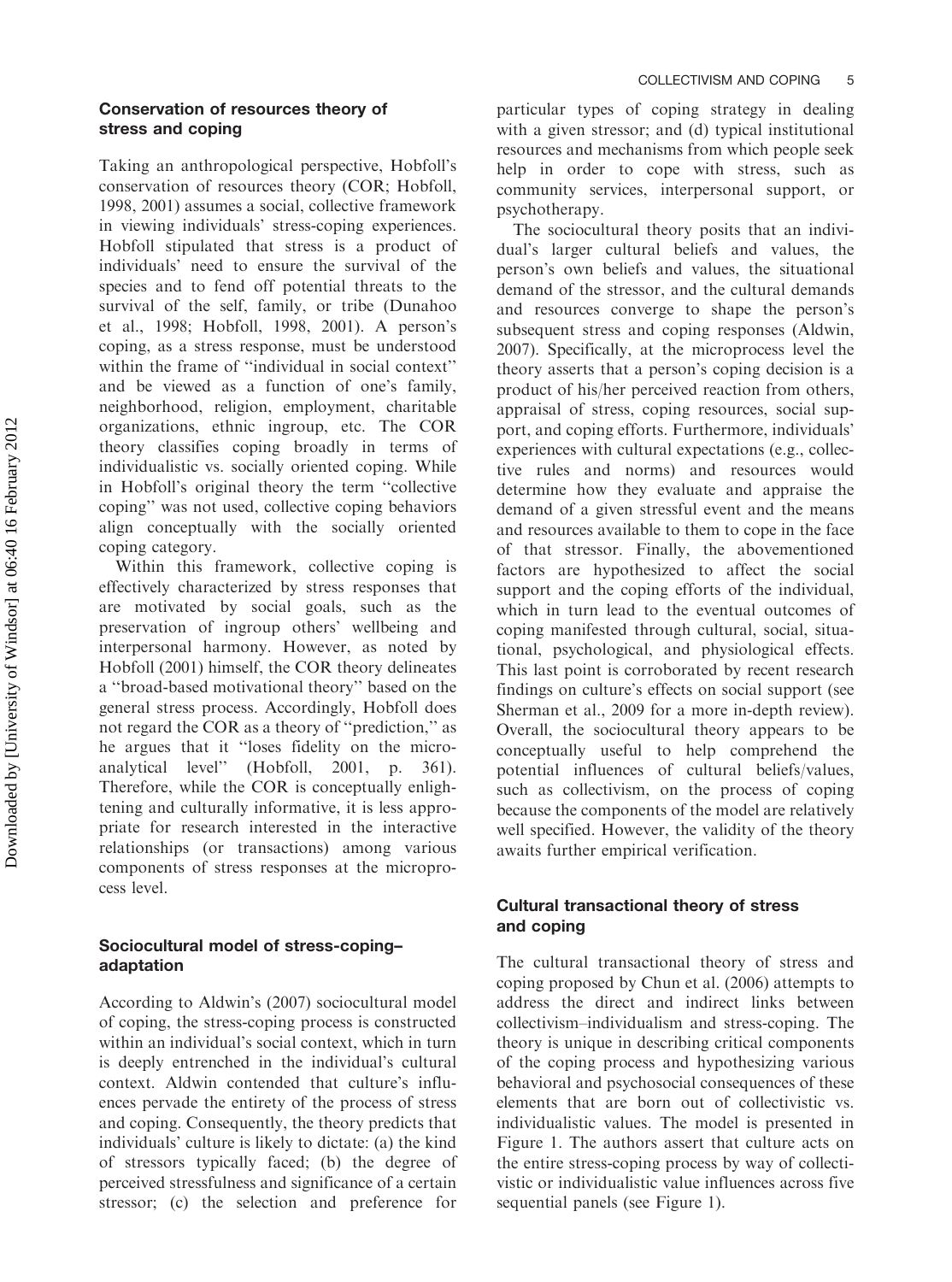

Figure 1. The cultural transactional theory of stress and coping as proposed by Chun, Moos, and Cronkite (2006). In P. T. P Wong and L. C. J. Wong (Eds.), Handbook of Multicultural perspectives on stress and coping (p. 30). New York, NY: Springer. Copyright 2006 by Springer Science-Business Media, Inc. Adapted with permission. \*Information supplemented based on the original theory.

For Panel I, environmental system, the theory predicts that stress and coping are likely to center around issues of personal autonomy and independence for individualists, and around issues of one's social obligations and responsibilities to one's family and ingroups for collectivists. Also, the social support systems for individualists are said to include loosely connected members in a small number of social groups, such as immediate families and friends. For collectivists, the social networks are said to consist of tightly connected members across a large number of social groups, including immediate and extended families, kin, and friends. For Panel II, personal system, the theorists observed that members of independent (individualistic) cultures are likely to favor internal locus of control due to the predisposition towards self-reliance and personal independence and mastery. Members of interdependent (collectivistic) cultures are likely to favor external locus of control in evaluating stressors and in enlisting coping strategies because of the tendency to believe in forces residing outside oneself, such as supernatural power or power embedded in the social hierarchy.

Under Panel III, transitory conditions, the model stipulates that individualists would perceive events disrupting one's independence and selfdevelopment to be more threatening and stressful than would collectivists. In contrast, collectivists would perceive disruption to one's interdependence, social harmony, security, and sense of consistency to be more threatening and stressful than would individualists. In this respect, cultural values serve to delimit what are typical/normative vs. atypical stressors, and subsequently determine the valence of these stressors for members of a cultural group (Chun et al., 2006). For Panel IV, cognitive appraisal and coping skills, the model differentiates between primary vs. secondary control coping (Weisz, Rothbaum, & Blackburn, 1984). Chun et al. (2006) hypothesized that coping methods aimed at confronting and modifying external stressors (i.e., primary control), such as behavioral, problem-focused, or approachoriented coping, would be more prevalent in individualistic cultures. This behavioral pattern is attributable to individualists' emphasis on personal autonomy and the mastery of the environment (Lam & Zane, 2004). Coping strategies aimed at modifying oneself (i.e., secondary control), such as cognitive avoidance or emotion-focused coping, would be more common in collectivistic cultures. This is due to collectivists' emphasis on social dependence and harmony (e.g., not ''rocking the boat'') (Lam & Zane, 2004). Furthermore, under this panel Chun et al. (2006) underscored collective coping as a distinctive form of stress responses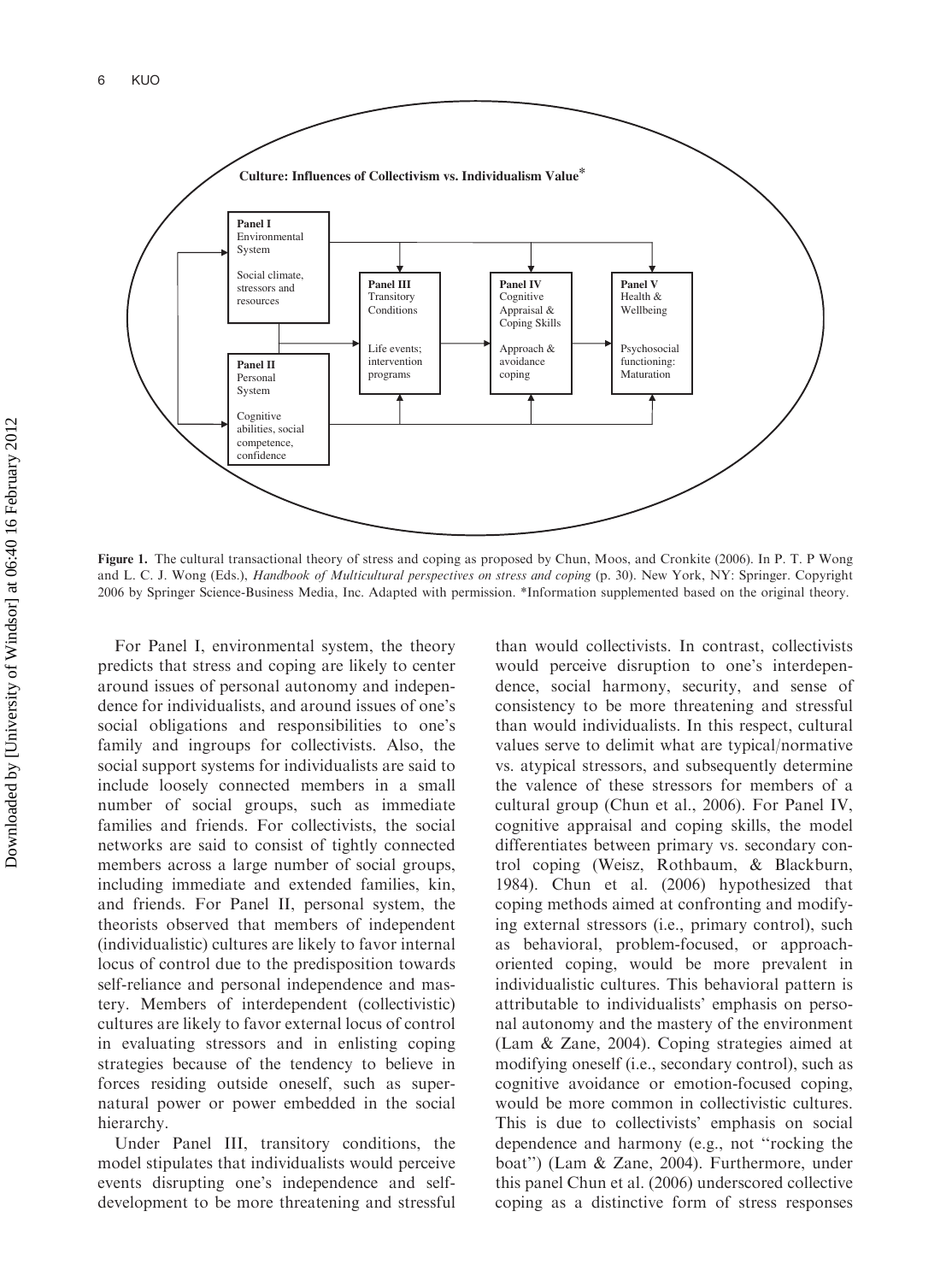practiced by collectivists because of their tendency to seek support from their ingroups, and to reinforce ''interconnectedness with the ingroup'' (Chun et al., p. 43) through such behaviors.

Finally, Panel V, health and wellbeing, posits that culture can also shape the eventual outcomes of coping, which in turn bear implications for physical and emotional wellbeing at the individual level. For individualists, coping outcome is typically defined and measured by the reduction of stress or distress, as is typically done in the extant coping and psychological research. However, it is posited that for collectivists coping effectiveness might additionally be appraised in terms of social and relational consequences (e.g., preserving ingroup harmony, fulfilling social obligations, enhancing mutual interdependence).

In summary, both the cultural transactional theory and the sociocultural theory are comprehensive, process-oriented cultural models of stress and coping that hold the potential to be used in studying culture's impact on coping at the microanalytical level. However, to the author's knowledge, no research to date has empirically tested either of these cultural coping theories. For heuristic purposes a deliberate effort is made in this paper to apply and to map the cultural transactional theory onto collective coping research reviewed in the subsequent sections. The transactional theory is chosen because the model is succinct and intuitive, and is composed of relatively well-defined panels and factors related to coping. The hope is that such a conceptual framework can help situate, organize, and interpret an otherwise unassimilated body of empirical knowledge on collective coping.

#### EMPIRICAL RESEARCH EVIDENCE FOR COLLECTIVE COPING

Panel IV, cognitive appraisal and coping, of the cultural transactional theory (Figure 1) stipulates that the predominant values of a cultural group are likely to predispose members of that group to certain coping patterns and preferences. Logically, one would expect to see that cultures favoring collectivism would likely predispose their members towards collective coping behaviors. With this in mind, this paper now reviews empirical research that investigated: (a) collective coping strategies among racial and ethnic individuals and international samples; and (b) collective coping's direct relationship to the cultural dimensions of collectivism and interdependence. The published works identified for this review are dominated by

research with Asians, Asian Americans/ Canadians, and African Americans/Canadians. The searches failed to identity a substantial number of collective coping studies for other cultural groups (e.g., Latinos/Latinas) to allow for a comprehensive analysis. Thus, the following discussion focuses only on available empirical research with the three abovementioned cultural groups.

# Collective coping among Asians and Asian Americans/Canadians/Australians

Consistent with strong collectivistic values and norms found in Asian cultures (Inman & Yeh, 2007; Markus & Kitayama, 1991), collective coping behaviors have been identified in cultural coping research with Asian nationals as well as Asian immigrants typically in the US and Canada. In an early psychometric study of a Chinese indigenous coping scale, the Chinese Coping Scale, Shek and Cheung (1990) found two major coping factors associated with the scale based on a sample of Chinese working parents in Hong Kong. These coping factors were: (a) internal ''reliance on the self'' coping and (b) external ''seeking help from others'' coping. The latter factor reflected collective coping represented by soliciting help from spouse, friends, parents, in-laws, relatives, supervisors, professionals, and even fortune-tellers. In a more recent study, Yeh and Wang (2000) found that in response to mental health problems, Asian American college students relied heavily on familial and social sources for coping support. These participants identified engagement in family activities and social activities with friends and peers as primary means of coping in dealing with psychological problems. These findings support Panel I, environmental system, of the cultural transactional model, which predicts the coping support systems for collectivists to be represented by larger, multiple social groups as shown in the preceding studies.

Furthermore, Yeh et al. (2006) conducted qualitative interviews with 11 Asian American family members of the victims of the World Trade Center terrorist attack to study their coping. The study revealed that six of the eight primary coping methods reported by these participants were culture-specific, collectivistic strategies: familial coping, intracultural coping, relational universality, forbearance, fatalism, and indigenous healing, all of which reflect deep-seated Asian collectivistic values and practices. Wei, Heppner, Ku, and Liao's (2010) recent study found that collective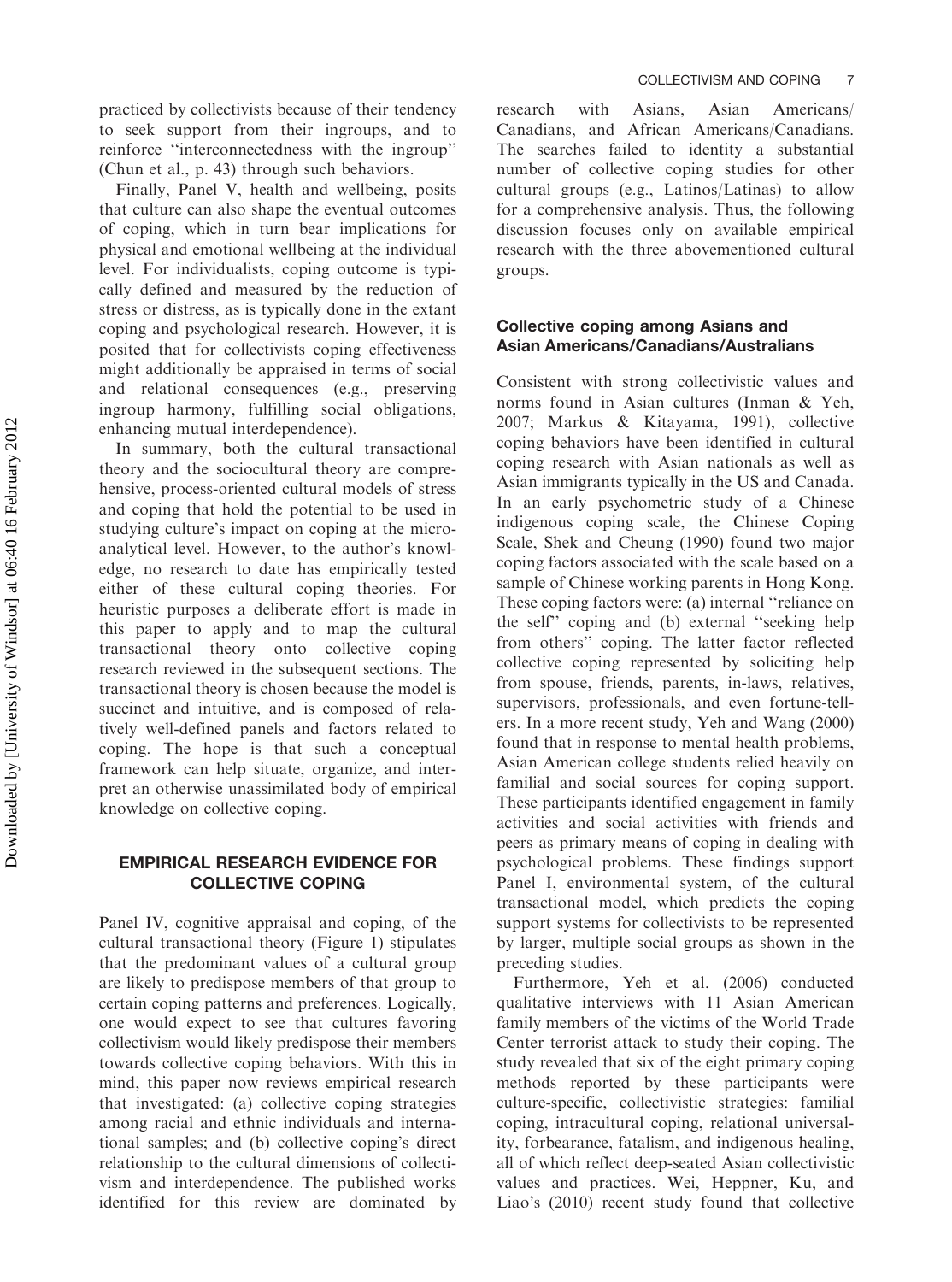coping in the form of family support moderated the association between racial discrimination, stress, and depression for Asian American college students. The investigators concluded that collective coping through acquiring guidance and support within a collectivistic family environment can serve to protect Asian Americans against the adverse impacts of racism.

Also, there is additional evidence suggesting that predisposition toward collective coping is socialized early among Asian adolescents and children. Neill and Proeve (2000) found that Southeast Asian adolescent students in Australia reported a greater use of ''reference to others'' (i.e., collective coping) as coping than European Australian high school adolescents. In another comparative study, McCarty et al. (1999) found that in dealing with hypothetical social situations (e.g., involving doctor and parents), Thai children (ages 6–14 years) were twice as likely as American children to report covert coping, i.e., inwardly directed, emotion-focused responses. The use of covert coping by Thai children was said to be motivated by the strong collective and interdependent norms of the Thai culture, as it served to preserve social harmony with important others.

However, recent empirical works have revealed nuanced effects of social support, as a form of collective coping, on Asian American samples depending on the type of social support being sought (Kim et al., 2008). For instance, in an experimental study, Taylor, Welch, Kim and Sherman (2007) found that ''implicit social support'' was psychologically (i.e., based on selfreport stress levels) and biologically (i.e., based on level of cortisol) more beneficial for Asian and Asian American college students, while ''explicit social support'' was less beneficial for the same group, in comparison with European American college students. These researchers defined implicit social support as ''the emotional comfort one can obtain from a social network without disclosing or discussing one's problem  $vis-\hat{a}-vis$  a specific stressful event'' (Taylor et al., 2007, p. 832). This form of coping stands in contrast to ''explicit social support," which involves directly drawing advice, aid, and emotional comfort from one's social networks. The former affords individuals of collective background a sense of solace and emotional comfort through their being aware of the existence of their social groups without burdening them with actual demands. Researchers in this area attribute the benefit of implicit social support to the emphasis on relational and social contexts of coping among Asians and Asian Americans due to collective and

interdependent cultural predispositions (Sherman et al., 2009; Taylor et al., 2007).

This social context-dependent perspective on coping speaks to the transaction between Panels III and IV of the cultural transaction theory (Figure 1). That is, for collectivists the significance associated with a stressor is typically appraised based on one's collective and relational norm (Panel III), and the subsequent coping responses evoked are regulated in accordance with such an assessment (Panel IV).

# Collective coping among African Americans/Canadians

Evidence of collective coping behaviors has also been revealed in coping studies with individuals of African descent in the US and Canada. Conceptually, Utsey and his colleagues hypothesized that the stress and coping response of African Americans is distinctly characterized by an "Africentric" perspective of coping deeply rooted in culturally specific (emic), communal, and spiritual coping strategies (Utsey et al., 2000). Constantine, Donnelly, and Myers (2002) investigated the relationship between collective selfesteem and culture-specific coping among 106 African American high schoolers. The study found that African American youth who reported a stronger public collective self-esteem (believing that others perceive African Americans as positive) were more likely to engage in the use of spiritualcentered Africultural coping strategies. On the other hand, African American youth who reported a higher importance to identity collective selfesteem (believing that being African American is an important part of their self-concept) were more likely to engage in the use of collective coping. The study exemplifies the critical role of the personal system (Panel II) of the cultural transactional theory—in this case the role of collective selfesteem in predicting coping preferences among African American youth.

In a Canadian study, Joseph and Kuo (2009) examined Black Canadians' coping responses with three racial discrimination situations (interpersonal, cultural, and institutional). The study found that Black Canadians adopted a mixture of both Africultural and conventional coping strategies (e.g., problem- and emotion-focused coping) in dealing with discrimination in a context-dependent fashion. For example, the participants responded to interpersonal discrimination with culturally based coping strategies in the following order of preference: spiritual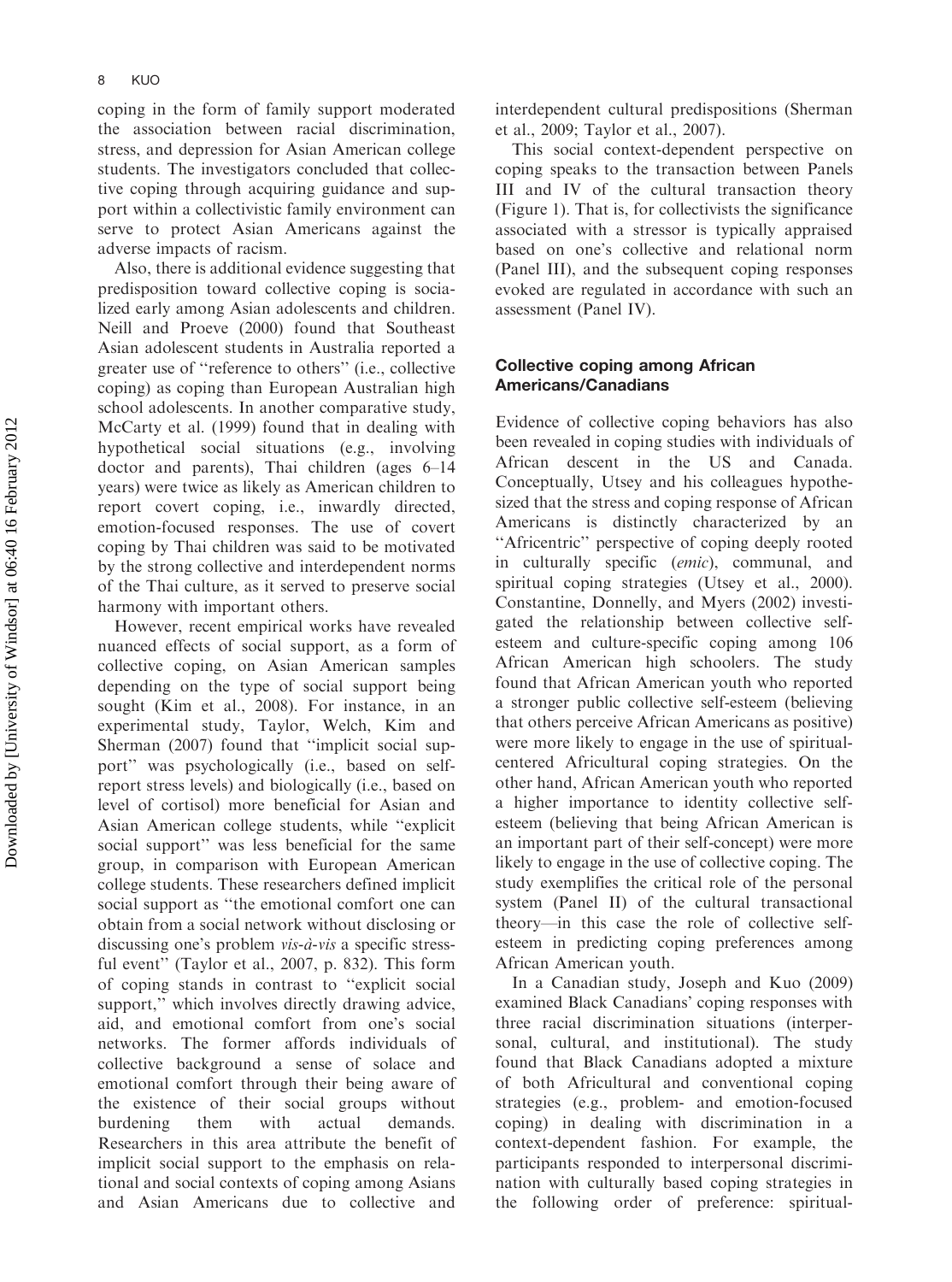centered, ritual-centered, collective, and cognitive/ emotional debriefing. These cultural coping strategies were also found to be important in Black Canadians' coping with institutional and cultural discrimination situations, along with the use of problem-solving strategies. Similarly, Lewis-Coles and Constantine (2006) revealed that African American women who perceived greater stress related to institutional racism were more likely to endorse collective coping strategies along with cognitive/emotional debriefing coping and spiritual-centered coping to deal with their difficulties. On the other hand, African American men who perceived greater stress associated with cultural discrimination were more likely to use collective coping strategies to manage the situation. Gaylord-Harden and Cunningham (2009) studied coping with racial discrimination in a sample of low-income African American early adolescents (6th to 8th grades). The study revealed that African American youth who reported high levels of discrimination utilized more collective coping (i.e., communalistic coping), spiritual coping, and emotional debriefing. The use of collective coping was also found to be predictive of fewer depressive symptoms for these adolescents when discrimination-related stress was not severe. These findings point to collective coping as a central coping mechanism in mitigating race-related stressors for individuals of African descent.

Taken together, these preliminary results suggest that collectivism and Africentric values underpin the adaptation and coping process among African Americans/Canadians. In addition, collective coping might well mediate or moderate the stress–health outcome relationship for this population across a wide variety of stressors. These results provide some support for the transactional coping pathway going from Panel I (stressor) to Panel IV (collective coping) to Panel V (health and wellbeing) according to the cultural transactional theory (Figure 1).

# Collective coping and interdependent self construal

In addition to group-specific research on collective coping behaviors, studies assessing the direct association between collective/interdependent values and coping have provided further evidence that cultural difference and specificity in coping preferences can vary along the specific cultural dimensions of collectivism–individualism and interdependence–independence (Kuo, 2011). Using path analysis, Cross (1995) assessed the influence of interdependent–independent self–construals on coping. East Asian students' level of independence was found to be positively related to the use of direct actions or planning to cope with cultural adjustment. Yeh et al. (2001) assessed native Japanese students' collective identity in relation to their coping preferences. Collective identity was defined and measured in terms of the degree of importance of family, ethnic group, community, religion, and language to an individual. Higher levels of collective identity among Japanese predicted a greater preference for collective coping strategies through soliciting assistance from family, siblings, and friendship network. These findings are significant because they empirically link individual-level collectivism/interdependence to the preference for collective and communalistic coping methods.

Adopting a control-based model of coping, Lam and Zane (2004) tested the mediating effect of selfconstruals on ethnicity and preference for primary (i.e., change circumstance externally) versus secondary (i.e., change oneself internally) control coping strategies. The study revealed that when facing interpersonal stress, Asian American college students were more likely to cope by modifying their thoughts and feelings in order to accommodate external stressors (secondary control). This tendency was attributed to the strong sense of collectivism, familism, and social connectedness among Asian Americans. On the other hand, White American college students reported that they preferred changing the environment or the external stressor to fit their own needs (primary control). This predilection was attributed to Western individualism's emphasis on autonomy, self-determiniation, and mastery of the environment (Markus & Kitayama, 1991).

In yet another study, Kuo and Gingrich (2004) found differential effects of self-construals on Asian and Caucasian Canadian university students' preferences for collective, avoidance, and engagement coping. Irrespective of the participants' ethnicity, interdependence (i.e., more collective) was positively predicted by the use of all three types of coping method, whereas independence (i.e., more individualistic) was positively predicted by only engagement coping. More interdependent respondents also rated hypothetical interpersonal conflict scenario presented in the study to be more stressful than their less interdependent counterparts. These findings suggest that culturally prescribed interdependence or collectivism not only dictates a person's coping preference but also determines the person's appraisal of stressors in certain predictable ways.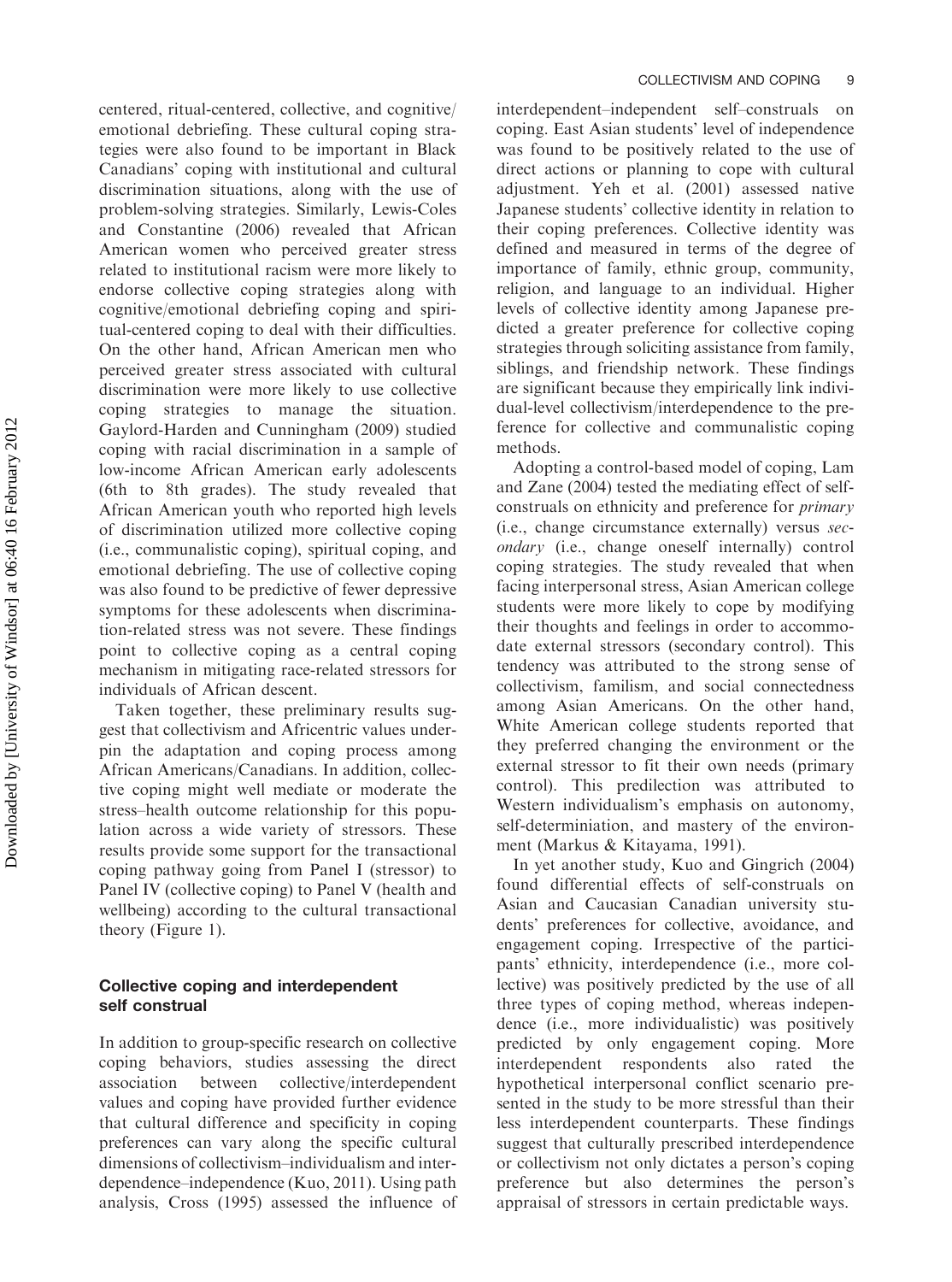In short, the findings above highlight that collectivists typically hold secondary-controlled coping goals comprising efforts to change oneself, at the same time as they use coping methods that involve sociocultural ingroups as support, resources, and reference points (e.g., collective coping), emotion-focused coping, and avoidance coping (Kuo et al., 2006). In contrast, individualists typically hold primary-controlled coping goals with efforts to modify the stressor/external condition, while they tend to utilize coping methods that involve individual-based, active, problem-solving strategies (Kuo, 2011).

### MEASUREMENTS OF COLLECTIVE COPING

Another source of empirical evidence for collective coping behaviors stems from psychometric studies of culturally based coping measures. A review of the cultural coping literature identified six such emic (culture-specific) coping measures published in English. They include: (a) the Africultural Coping Systems Inventory by Utsey et al. (2000); (b) the Collectivistic Coping Scale by Yeh et al. (2003); (c) the Collectivistic Coping Styles Measure by Moore and Constantine (2005); (d) the Collective Coping Styles Inventory by Heppner et al. (2006); (e) the Cross-Cultural Coping Scale by Kuo et al. (2006); and the Collective Coping Scale by Zhang and Long (2006). Table 1 provides an overview of these coping scales and their corresponding psychometric information. A detailed review of these measures is beyond the scope of the current paper. Readers are referred to the original studies of these measures for more in-depth information and examination.

However, as reported in these psychometric studies, all six measures are grounded in the assumptions of collectivism and the indigenous practices of stress responses among culturally diverse samples. Accordingly, all of these scales implicate collective coping or collectivism in the name of either these scales or of their subscales. As shown in Table 1, these culturally based coping measures were developed and tested with diverse samples of differing national, racial, ethnic, and developmental backgrounds. Based on the initial psychometric information reported by the various scale developers, the initial validity and the reliability indicators for these measures appear promising.

Overall, the structure and the psychometrics of these six emically-derived cultural coping measures provide a further nuanced and fine-grained analysis of cultural coping by highlighting the distinctive domains and characteristics of collective coping. For example, the Collectivist Coping Styles Inventory developed by Heppner and his colleagues conceptualizes and assesses collective coping in terms of five subscales: (a) Acceptance, Reframing, and Striving; (b) Family Support; (c) Religious/Spirituality; (d) Avoidance and Detachment; and (e) Private Emotional Outlets (Heppner et al., 2006). According to the developers of the measure, these dimensions reflect broad Asian collectivistic values and philosophies and the primary and secondary control tendencies of Taiwanese nationals, the sample on which the scale was developed.

As a whole, the advent of these measures represents a significant step forward to counterbalance the individualistic and ''acontextual'' biases in the conventional measurement approach used to assess coping. While this development is highly encouraging, a review of the literature also showed that only four studies were published in the past five years (Horn, 2008; Joseph & Kuo, 2009; Kim, 2009; Wei et al., 2010) based on any of these six cultural coping measures. Clearly, more extensive research to discern the validity, the utility, and the generalizability of these coping measures is needed.

#### **DISCUSSION**

This review sets out to comprehensively take stock and to synthesize what we currently know about collective coping based on theoretical, empirical, and psychometric evidence and research. From this standpoint, it bridges a significant gap in the current individualism-dominated coping literature by providing insights into the ways in which collective coping behaviors are conceptualized, defined, and assessed. In addition, this review sheds light on the types and forms, the purposes and goals, and the adaptive functions of collective coping from a culturally informed and crosscultural perspective. Key findings are as follows.

First, conceptually, collective coping has been defined as a set of coping responses born out of the collective and relational norms of a cultural group or an individual (Heppner et al., 2006). Functionally, collective coping is found to enable an individual to enlist the assistance of ingroup others in a way that maintains sensitivity towards the wellbeing of those others (Moore & Constantine, 2005). In terms of its form and substance, collective coping encompasses a broad spectrum of stress responses ranging from valuedriven strategies (e.g., forbearance and fatalism) to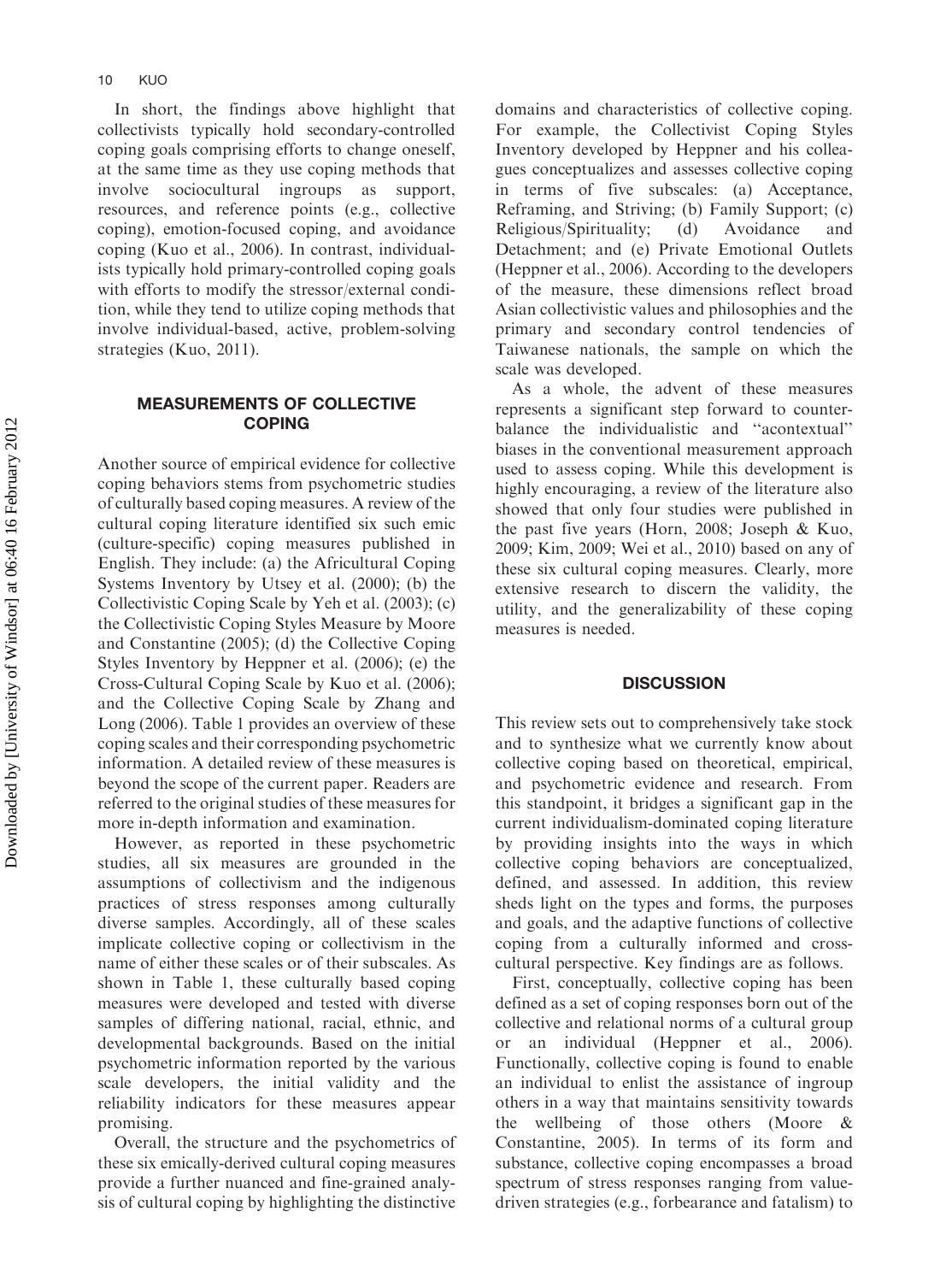| Measure                                                               | Instrument development studies<br>& samples                                                                                                                                                                                                                       | Factors/Subscale (no. of items:<br>alpha)                                                                                                                                                                                                                                                             | Sociocultural validity<br>estimates <sup>a</sup>                                                            |
|-----------------------------------------------------------------------|-------------------------------------------------------------------------------------------------------------------------------------------------------------------------------------------------------------------------------------------------------------------|-------------------------------------------------------------------------------------------------------------------------------------------------------------------------------------------------------------------------------------------------------------------------------------------------------|-------------------------------------------------------------------------------------------------------------|
| Africultural Coping<br>Systems Inventory<br>(Utsey et al., 2000)      | Content Validity Test: 7<br>African Americans &<br>Afro-Caribbeans<br>Pilot: 72 African Americans<br>EFA: 180 African Americans<br>CFA: 220 African Americans                                                                                                     | Collective coping<br>$(8: \alpha = .71-.78)$<br>Spiritual-centered coping<br>$(8: \alpha = .79-.82)$<br>Ritual-centered coping<br>$(3: \alpha = .75-.76)$<br>Cognitive/Emotional<br>debriefing<br>$(11: \alpha = .79-.80)$                                                                            | None reported                                                                                               |
| Collectivistic Coping Scale<br>(Yeh et al., 2003)                     | Pilot: 35 Americans<br>EFA & Reliability: 504 diverse<br>ethnic Americans<br>CFA: 463 Mixed ethnic<br>Americans<br>Test-Retest $R: 40$ diverse ethnic<br>Americans<br>Convergent $V$ & Discriminant<br>$V: 225$ diverse ethnic<br>Americans                       | Respect for authority<br>figures (5: $\alpha$ = .93)<br>Forbearance (5: $\alpha = .89$ )<br>Social activity (5: $\alpha$ = .90)<br>Intracultural coping (5: $\alpha$ = .94)<br>Relational universality<br>$(6: \alpha = .91)$<br>Family support (5: $\alpha = .80$ )<br>Fatalism (5: $\alpha = .88$ ) | Individualism-<br>collectivism<br>Collective self-esteem<br>Differential of self<br>Social support          |
| Collectivistic Coping<br>Style Measure (Moore<br>& Constantine, 2005) | CFA, Convergent,<br>Discriminant, Concurrent $V$ ,<br>& Test-Retest $R: 204$<br>African, Asian, Latino,<br>international students in US                                                                                                                           | Seeking social support<br>$(5: \alpha = .84)$<br>Forbearance (4: $\alpha = .95$ )                                                                                                                                                                                                                     | Self-construals<br>Social support<br>Interpersonal harmony<br>Psychological help-<br>seeking                |
| Collectivist Coping<br>Styles Inventory -<br>Heppner et al. (2006)    | Pilot: 3 Asian Americans &<br>2 European Americans<br>EFA: 344 Taiwanese nationals<br>CFA & Concurrent &<br>Construct $V: 2889$<br>Taiwanese nationals<br>Discriminant $V$ & Test-Retest<br>$R: 38$ Taiwanese<br>nationals                                        | Acceptance, reframing, &<br>striving<br>$(11: \alpha = .82-.87)$<br>Family support (6: $\alpha = .86-.87$ )<br>Religious/Spirituality<br>$(4: \alpha = .88 - .90)$<br>Avoidance & Detachment<br>$(5: \alpha = .60 - .77)$<br>Private emotional outlets<br>$(4: \alpha = .60 - .76)$                   | Trauma interference<br>Problem resolution<br>PTSD diagnosis<br>Problem-solving style<br>Social desirability |
| Cross-Cultural Coping<br>Scale (Kuo et al., 2006)                     | Pilot: 7 Chinese American<br>adolescents<br>EFA: 284 Chinese Canadian<br>adolescents<br>CFA & Criterion V.: 174 Asian<br>Canadians & European<br>Canadians<br>Concurrent V. & Test-Retest<br>$R: 375$ Asian & Middle<br>Eastern international stu-<br>dents in US | Collective coping<br>$(8: \alpha = .74 - .80)$<br>Engagement coping<br>$(5: \alpha = .52 - .65)$<br>Avoidance Coping<br>$(7: \alpha = .63 - 77)$                                                                                                                                                      | Acculturation<br>Self-construals<br>Religiosity                                                             |
| Collective Coping Scale <sup>b</sup><br>(Zhang $&$ Long, 2006)        | Focus group: 20 Chinese pro-<br>fessionals in US & Canada<br>EFA, Convergent $V$ , &<br>Predictive V: 228 overseas<br>Chinese professionals                                                                                                                       | Collective coping (13: $\alpha = .90$ )<br>Engagement coping (11:<br>$\alpha = .78$<br>Disengagement coping (9:<br>$\alpha = .70$                                                                                                                                                                     | Chinese cultural values<br>Self-efficacy<br>Social support<br>Work support                                  |

TABLE 1 Profiles and characteristics of six culturally based coping measures

EFA = exploratory factor analysis; CFA = confirmatory factory analysis. <sup>a</sup>For brevity, nonsociocultural variables (e.g., symptom or other coping measures) are not listed. <sup>b</sup>This scale was designed specifically for coping within work contexts.

interpersonally-based strategies (e.g., family and social support), to culturally conditioned emotional/cognitive strategies (e.g., acceptance and avoidance) to religion- and spirituality- grounded strategies (Fischer et al., 2010; Kuo et al., 2006). In general, these elements of collective coping are reflected in the design and the structure (i.e., items and factors) of the six cultural coping measures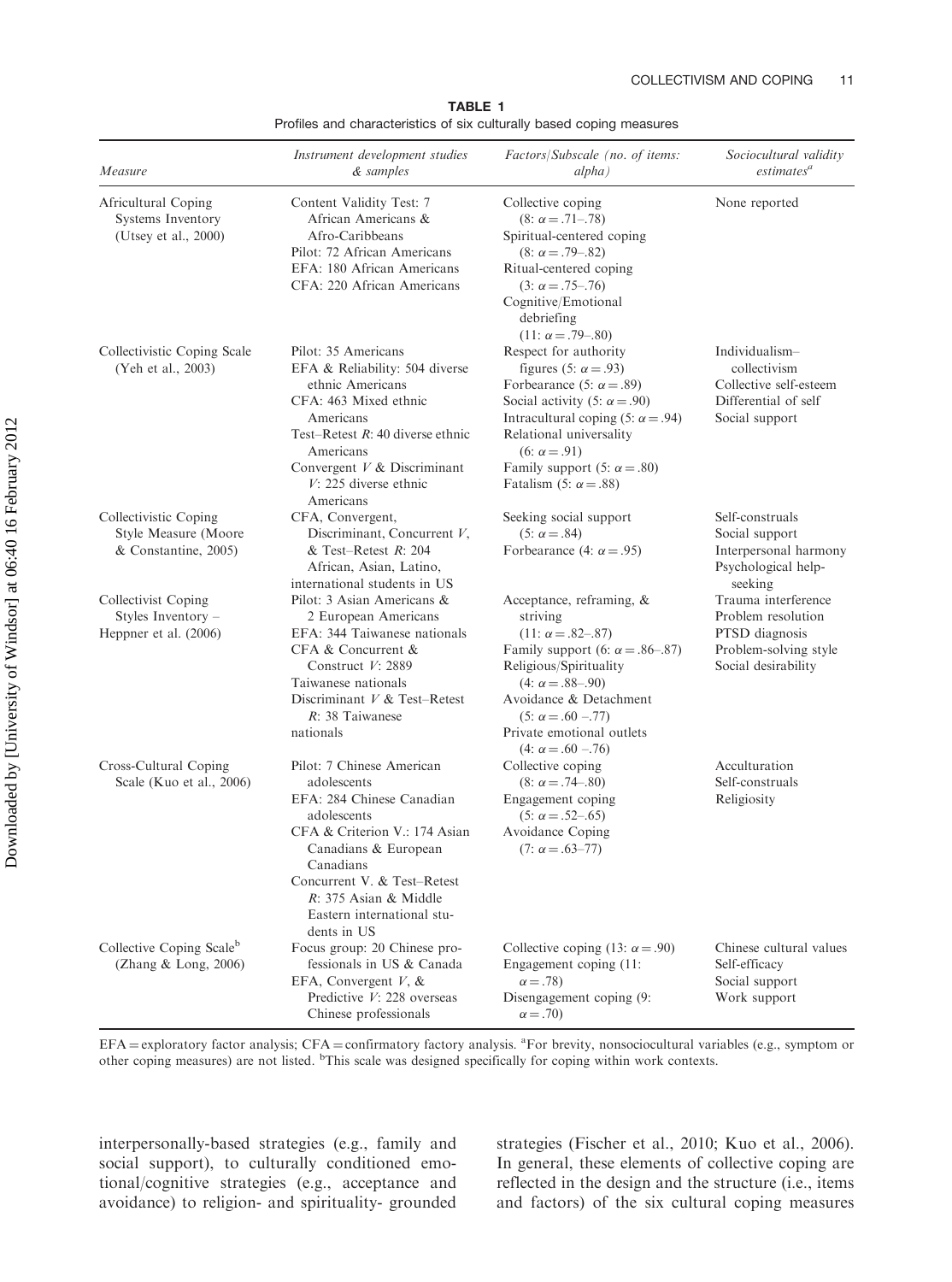reviewed in this paper, and are consistent with the assumption of the cultural transaction theory (e.g., Panel IV in Figure 1).

Second, the findings of this review corroborate the predictions of cultural coping theories (e.g., Chun et al., 2006; Yeh et al., 2006) by offering evidence of prevalence and prominence of collective coping among groups and individuals associated with collectivistic cultural backgrounds. As demonstrated in this paper, there is growing evidence across studies pointing to the salience of collective coping patterns among Asian nationals, Asian Americans/Canadians, and African Americans/Canadians. In particular, collective coping strategies have been found to be especially relevant for racial and ethnic individuals when facing interpersonal and relational stressors that involve significant others (Kuo & Gingrich, 2004; McCarty et al., 1999).

Third, this article has identified initial empirical evidence that links collectivistic cultural values to coping behaviors. Specifically, the results show that cultural variability in coping preferences can vary along broad, empirically validated dimensions of culture, such as collectivism and individualism. These observations represent a critical step forward in cultural coping research, because they suggest that cultural differences and specificities in coping can now be quantitatively ''unpackaged,'' assessed, and explained through meaningful measures of cultural constructs, including interdependent–independent self-construals (e.g., Cross, 1995; Kuo & Gingrich, 2004) and collective identity (e.g., Constantine et al., 2002; Yeh et al., 2001). These findings should afford researchers greater confidence in conceptualizing and interpreting research findings with culturally diverse participants based on validated a priori crosscultural theories and/or empirically validated cultural variables.

### Limitations

The preceding observations should be considered with caution in view of the following limitations and caveats. First, as pointed out in the earlier sections of this paper, collective coping research is clearly in its infancy. While empirical research on collective coping behaviors is deemed to be timely and much needed (Fischer et al., 2010; Wong & Wong, 2006), this continues to be an understudied area within cultural and crosscultural coping research. To enable more in-depth evaluation and synthesis of this body of knowledge in the future, a concerted effort to promote and build a

critical mass of empirical studies on collective coping is imperative.

Second, the present review reveals a lack of convergence among the existing research on collective coping. For instance, there is no evidence that the available theories, empirical studies, and measurement research are being integrated or assimilated in any systematic and cohesive manner. There remains a heavy reliance on crosscultural psychological literature unrelated to coping and/or anecdotal observations by the researchers within the existing collective coping studies (Kuo, 2011). Furthermore, while important findings have emerged from the collective coping studies reviewed, the development of this corpus of research has been sporadic and slow. The resultant impact is observable in the divergent ways in which collective coping has been termed, operationalized, and assessed across studies and researchers, as noted earlier.

Third, the corpus of empirical research on collective coping established thus far has been dominated by studies with samples of Asians, Asian Americans/Canadians and African Americans/Canadians. Therefore, very limited knowledge is currently available about collective coping behaviors among other racial/ethnic minority and international groups, such as Latinos/ Latinas, Native Americans, Pacific Islanders, and Muslims. Hence, the generalizability to other cultural groups of the findings identified in this review can only be speculative.

#### Implications for research

On the basis of the present review, a number of recommendations for future research are made. First, more systematic formulation and articulation of cultural coping theories, grounded in the principles of collectivism–individualism and interdependence–independence and the emerging cultural coping research, are needed (Heppner, 2008; Wong & Wong, 2006). As a starting point, coping researchers may consider incorporating, testing, and refining any of the three cultural coping theories reviewed here in coping studies with diverse immigrants, racial/ethnic minorities, and international populations. Adopting a consistent cultural theory over time would render cultural coping research findings and data across studies more comparable and interpretable in a long run. A theory-guided approach would also enable researchers to pinpoint relevant environmental and psychosocial factors (e.g., panels/systems) as well as gaps in the process of coping for research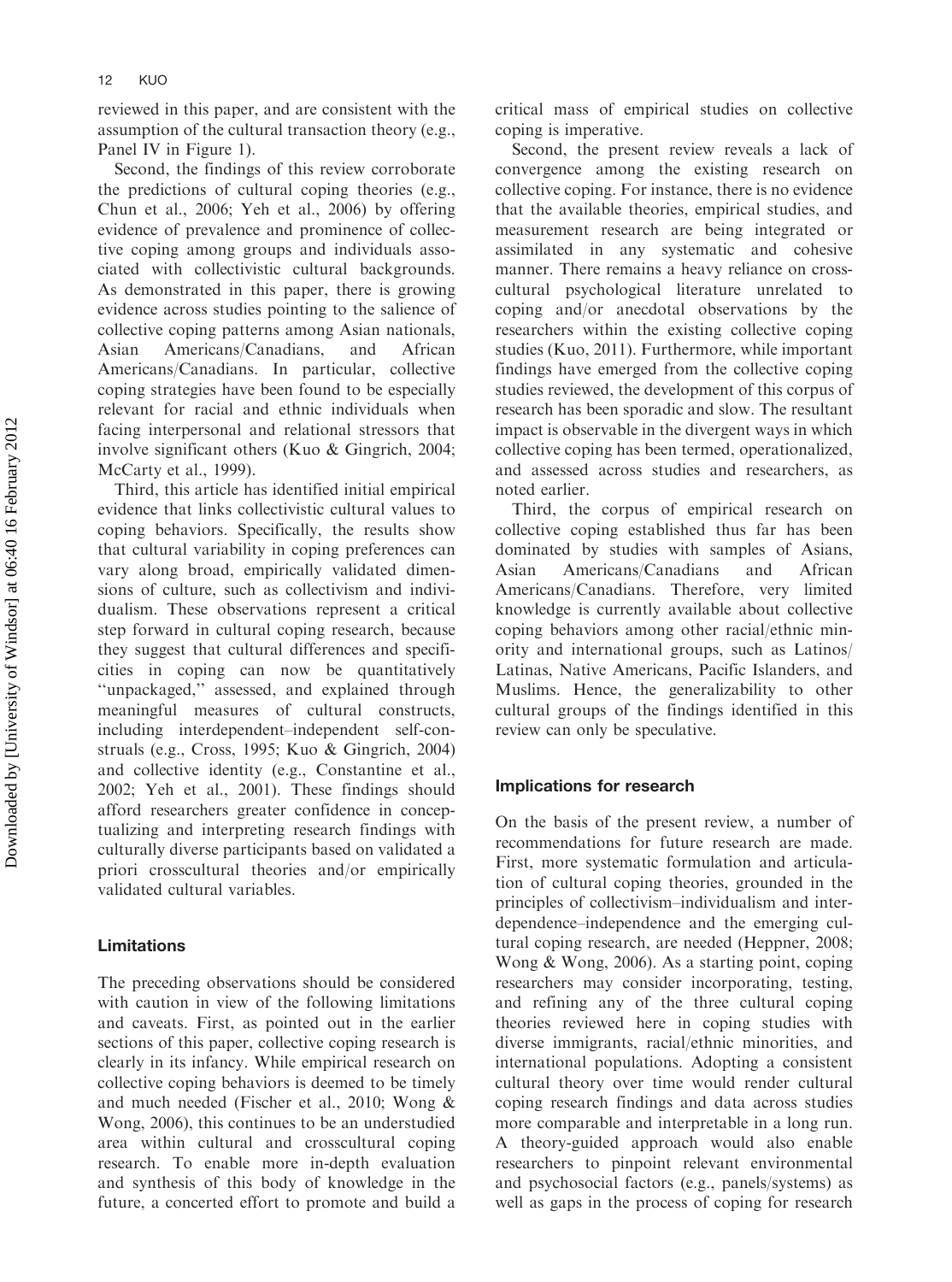Downloaded by [University of Windsor] at 06:40 16 February 2012 Downloaded by [University of Windsor] at 06:40 16 February 2012 purposes. For instance, the cumulative cultural coping research thus far appears to have focused primarily on identifying and delineating collective coping and assessing its efficacy (i.e., reduction of stress)—that is, issues concerned mainly with the elements of Panels IV and V of the cultural transactional model (see Figure 1). More research efforts are needed to shed light on the other, underresearched components of the model, including the environmental, the personal, and the transitory conditions and stressors.

Second, it is recommended that future cultural coping research consider adopting cultural coping measures highlighted in this paper. These emic cultural coping instruments can be implemented either in conjunction with or in place of more general coping measures (Ways of Coping Questionnaire, COPE, etc.). As an alternative, an etic–emic integrated approach was attempted in a number of previous coping studies, such as the coping study with Black Canadians by Joseph and Kuo (2009) and the comparative study of Japanese, Asian Canadians, and European Canadians by Tweed, White, and Lehman (2004). This integrated approach incorporates both conventional coping (etic) and culture-specific coping items/scales (emic) in the study and allows researchers to sample participants' coping behaviors from broader domains.

Thirdly, it is recommended that cultural coping researchers routinely incorporate validated and established measures of culture (measures of collectivism–individualism, self-construals, acculturation, racial/cultural identity, etc.) in coping studies with culturally diverse samples. Inclusion of meaningful cultural constructs and measures would enable researchers to ''unpackage'' or explain how and what aspects of culture are contributing to the observed difference in behaviors (e.g., coping preferences) in a more concise manner (Smith & Bond, 2003). As observed by Kuo (2011), this line of research goes beyond simply identifying between-group cultural difference in coping *per se*. It affords theoretically and empirically informed interpretations of why between-group variations in coping exist and what the implications are.

Finally, the present review focuses exclusively on the relationship between coping and collectivism—one of the four cultural dimensions according to Hofstede's (2001) formulation. It would extend the scope of existing cultural coping research to explore coping's link to Hofstede's other cultural dimensions, including power distance, uncertainty avoidance, and masculinity vs. femininity. For instance, previously discussed

research on social context-dependent coping by Thai children (McCarty et al., 1999) and the identification of Respect for Authority Figures as a coping subscale in the Collectivistic Coping Scale (see Table 1; Yeh et al., 2003) have hinted at the possible association between coping preferences and power distance in these samples, rather than the sole influence of collectivism.

#### **CONCLUSION**

This narrative review is the first to comprehensively present evidence of collective coping and its implications for culturally diverse populations in North America and internationally. Continuous research efforts are needed to further refine and integrate theories, conceptualizations, and measurements of collective coping. To this end, researchers studying coping among culturally diverse participants should attend closely to the influences of collectivistic vs. individualistic values on the coping process and the etic versus emic cultural aspects of coping behaviors. By adopting culturally informed, multicultural perspectives on stress and coping, it is hoped that the field of coping research can ultimately move towards a more unified, crossculturally relevant stress-coping paradigm (Heppner, 2008; Wong & Wong, 2006).

> Manuscript received March 2011 Revised manuscript accepted September 2011 First published online February 2012

#### **REFERENCES**

- Aldwin, C. M. (2007). Stress, coping, & development: An integrative perspective (2nd ed.). New York, NY: Guilford Press.
- Bhagat, R. S., Steverson, P. K., & Kuo, B. C. H. (2009). Cultural variations in work stress and coping in an era of globalization. In R. S. Bhagat, & R. M. Steers (Eds.), Handbook of culture, organizations, and work (pp. 418–441). Cambridge, UK: Cambridge University Press.
- Chiang, L., Hunter, C. D., & Yeh, C. J. (2004). Coping attitudes, sources, and practices among Black and Latino college students. Adolescence, 39, 793–815.
- Chun, C. A., Moos, R. H., & Cronkite, R. C. (2006). Culture: A fundamental context for the stress and coping paradigm. In P. T. P. Wong, & L. C. J. Wong (Eds.), Handbook of multicultural perspectives on stress and coping (pp. 29–53). New York, NY: Springer.
- Constantine, M. G., Donnelly, P. C., & Myers, L. J. (2002). Collective self-esteem and Africultural coping styles in African American adolescents. Journal of Black Studies, 32, 698–710.
- Constantine, M. G., Alleyne, V. L., Caldwell, L. D., McRae, M. B., & Suzuki, M. B. (2005). Coping responses of Asian, Black, and Latino/Latina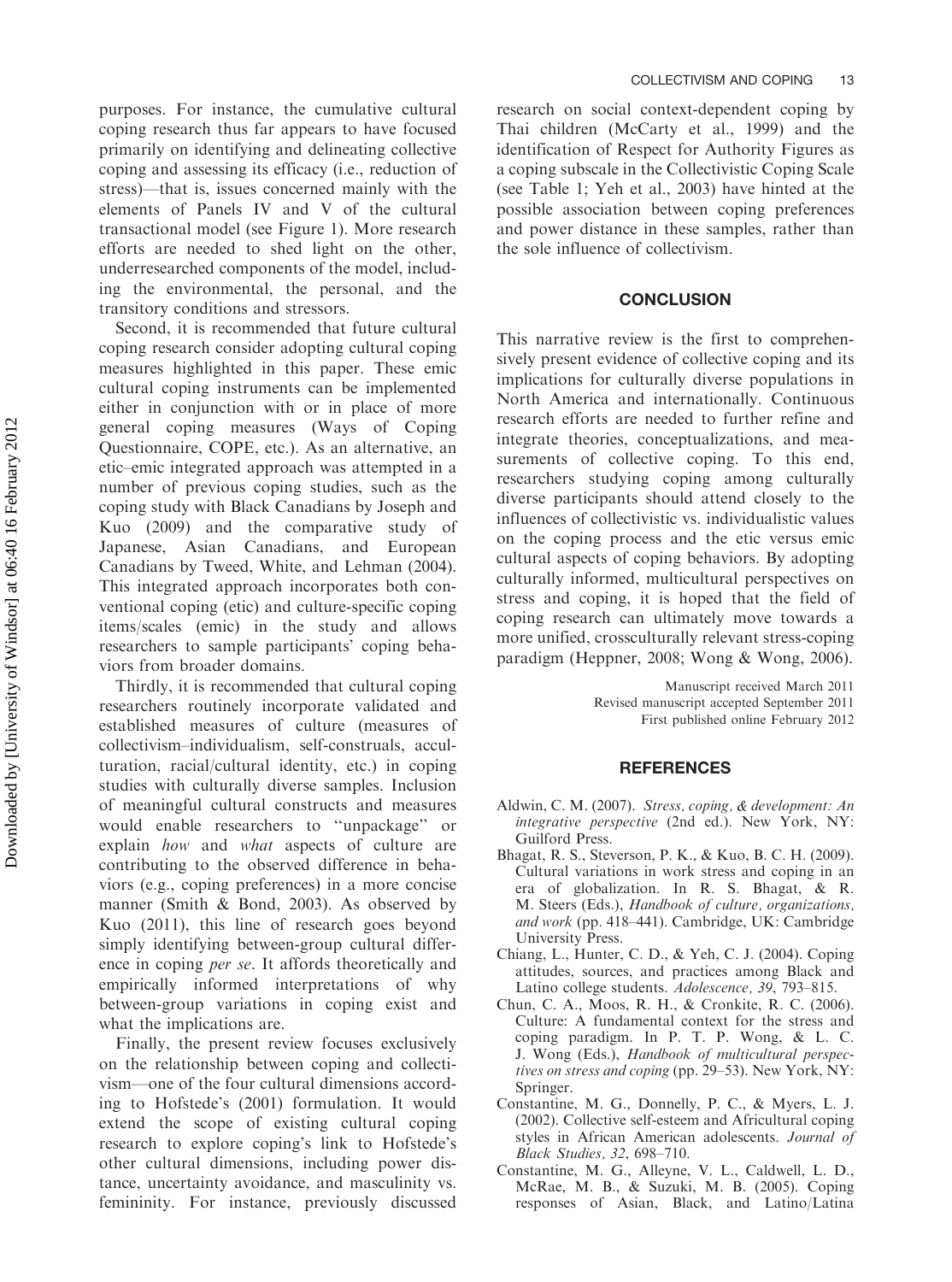New York City residents following the September 11, 2001 terrorist attacks against the United States. Cultural Diversity & Ethnic Minority, 11, 293–308.

- Cross, S. E. (1995). Self-construals, coping, and stress in cross-cultural adaptation. Journal of Cross-Cultural Psychology, 26, 673–697.
- Dunahoo, C., Hobfoll, S. E., Monnier, J., Hulsizer, M. R., & Johnson, R. (1998). There's more than rugged individualism in coping: Part 1: Even the Lone Ranger had Tonto. Anxiety, Stress, and Coping, 11, 137–165.
- Fischer, P., Ai, A. L., Aydin, N., Frey, D., & Haslam, S. A. (2010). The relationship between regligious identity and preferred coping strategies: An examination of the relative importance of interpersonal and intrapersonal coping in Muslim and Christian faiths. Review of General Psychology, 14, 365–381.
- Folkman, S., & Moskowitz, J. T. (2004). Coping: Pitfalls and promise. Annual Review of Psychology, 55, 745–774.
- Gaylord-Harden, N. K., & Cunningham, J. A. (2009). The impact of racial discrimination and coping strategies on internalizing symptoms in African American youth. Journal of Youth & Adolescence, 38, 532–543.
- Heppner, P. P. (2008). Expanding the conceptualization and measurement of applied problem solving and coping: From stages to dimensions to the almost forgotten cultural context. American Psychologist, 68, 805–816.
- Heppner, P. P., Heppner, M. J., Lee, D. G., Wang, Y. W., Park, H. J., & Wang, L. F. (2006). Development and validation of a collectivist coping styles inventory. Journal of Counseling Psychology, 35, 107–125.
- Hobfoll, S. E. (1998). Stress, culture, and community: The psychology and philosophy of stress. New York, NY: Plenum Press.
- Hobfoll, S. E. (2001). The influence of culture, community, & the nested-self in the stress process: Advancing conservation of resources theory. Applied Psychology, 50, 337–421.
- Hofstede, G. (2001). Culture's consequences: Comparing values, behaviors, institutions, and organizations across nations (2nd ed.). Thousand Oaks, CA: Sage.
- Horn, K. A. (2008). The relationship between acculturative stress, perceived discrimination, coping and multiculturalism in academic environments: A study among international students. Dissertation Abstracts International, 68(10-B).
- Inman, A. G., & Yeh, C. J. (2007). Asian American stress and coping. In F. T. L. Leong et al. (Eds.), Handbook of Asian American Psychology (2nd ed., pp. 323–340). Thousand Oaks, CA: Sage.
- Joseph, J., & Kuo, B. C. H. (2009). Black Canadians' coping responses to racial discrimination. Journal of Black Psychology, 35, 78–101.
- Kim, H. S., Sherman, D. K., & Taylor, S. E. (2008). Culture and social support. American Psychologist, 63, 518–526.
- Kim, Y. H. (2009). Family role stressors, psychological distress, and marital adjustment in South Korean Families: Mediating role of collectivist coping strategies. ProQuest LLC: Dissertation and Theses, UMI No. 3381582.
- Kuo, B. C. H. (2011). Culture's consequences on coping: Theories, evidence, and dimensionalities. Journal of Cross-Cultural Psychology, 42, 1082–1102.
- Kuo, B. C. H., & Gingrich, L. (2004). Correlates of selfconstruals among Asian and Caucasian undergraduates in Canada: Cultural patterns and implications for counseling. Guidance and Counseling, 20, 78–88.
- Kuo, B. C. H., Roysircar, G., & Newby-Clark, I. R. (2006). Development of the Cross-Cultural Coping Scale: Collective, avoidance, and engagement strategies. Measurement and Evaluation in Counseling and Development, 39, 161–181.
- Lam, A. G., & Zane, N. W. (2004). Ethnic differences in coping with interpersonal stressors: A test of selfconstruals as cultural mediators. Journal of Cross-Cultural Psychology, 35, 446–459.
- Lazarus, R. S., & Folkman, S. (1984). Stress, appraisal, and coping. New York, NY: Springer.
- Lewis-Coles, M. E. L., & Constantine, M. G. (2006). Race-related stress, africultural coping, and religious problem-solving among African Americans. Cultural Diversity & Ethnic Identity, 12, 433–443.
- Markus, H. R., & Kitayama, S. (1991). Culture and the self: Implications for cognition, emotion, and motivation. Psychological Review, 98, 224–253.
- McCarty, C. A., Weisz, J. R., Wanitromanee, K., Eastman, K. L., Suwanlert, S., Chaiyasit, W., et al. (1999). Culture, coping, and context: Primary and secondary control among Thai and American youth. Journal of Child Psychology and Psychiatry, 40,
- 809–818.<br>Moore, J. L., & Constantine, M. G. (2005). Development and initial validation of the Collectivistic Coping Styles Measure with African, Asian, and Latin American international students. Journal of Mental Health Counseling, 27, 329–347.
- Moos, R. H. (2002). 2001 invited address: The mystery of human context and coping: An unraveling of clues. American Journal of Community Psychology, 30, 67–88.
- Neill, L. M., & Proeve, M. J. (2000). Ethnicity, gender, self-esteem, and coping styles: A comparison of Australian and South-East Asian secondary school students. Australian Psychology, 35, 216–220.
- Shek, D. T. L., & Cheung, C. K. (1990). Locus of coping in a sample of Chinese working parents: Reliance on self or seeking help from others. Social Behavior & Personality, 18, 327–346.
- Sherman, D. K., Kim, H. S., & Taylor, S. E. (2009). Culture and social support: Neural bases and biological impact. In J. Y. Chiao (Ed.), Cultural neuroscience: Cultural influences on brain function (Progress in brain research (Vol. 178, pp. 227–237). Amsterdam The Netherlands: Elsevier.
- Smith, P. B., & Bond, M. H. (2003). Honoring culture scientifically when doing social psychology. In M. A. Hogg, & J. Cooper (Eds.), Sage handbook of social psychology (pp. 43–61). London, UK: Sage.
- Taylor, S. E., Welch, W. T., Kim, H. S., & Sherman, D. K. (2007). Cultural differences in the impact of social support on psychological and biological stress responses. Psychological Science, 18, 831–837.
- Triandis, H. C. (2001). Individualism–collectivism and personality. Journal of Personality, 69, 908–942.
- Tweed, R. G., White, K., & Lehman, D. R. (2004). Culture, stress, and coping: Internally- and externally-targeted control strategies of European